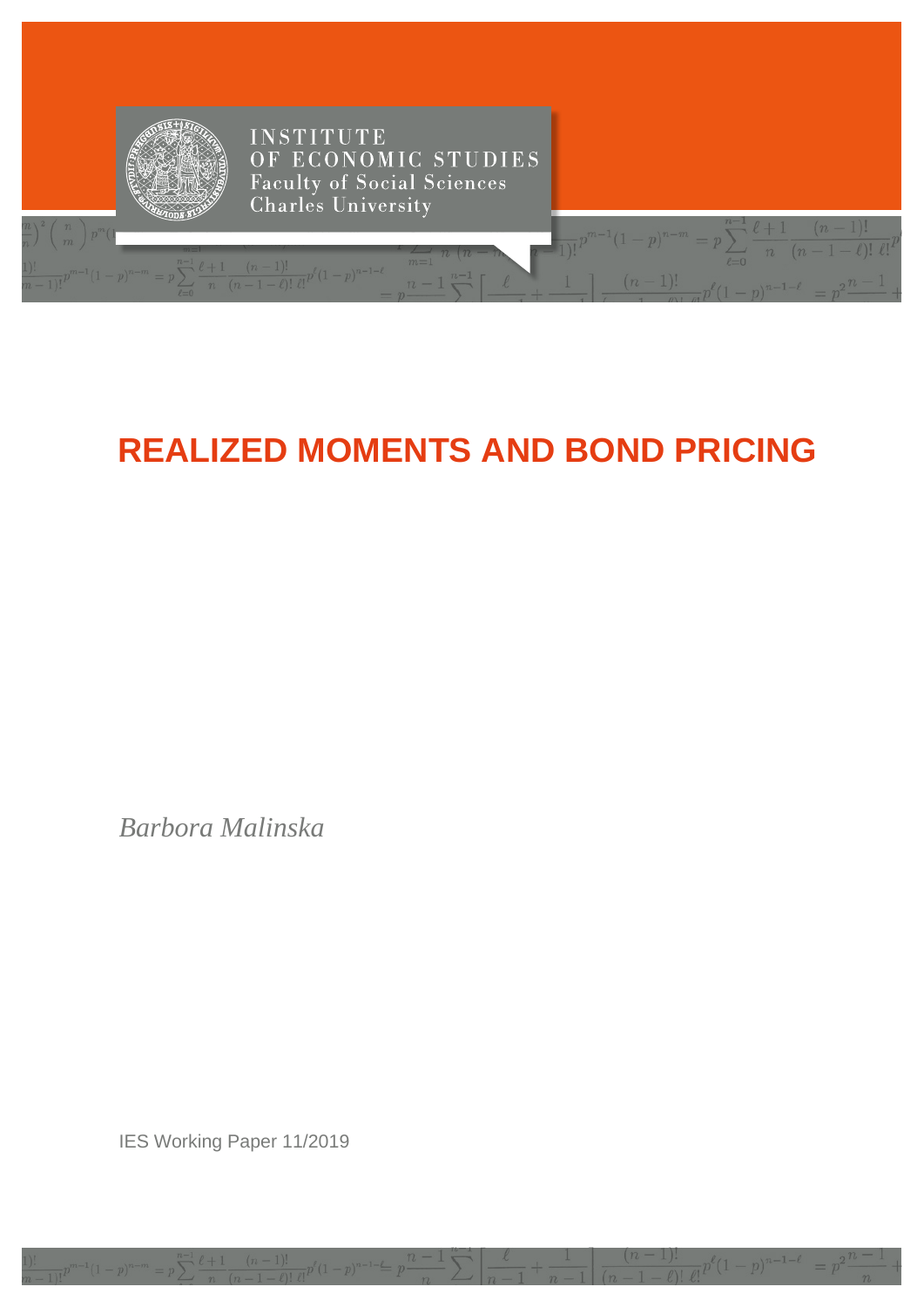

E-mail : [ies@fsv.cuni.cz](mailto:IES@Mbox.FSV.CUNI.CZ) [http://ies.fsv.cuni.cz](http://ies.fsv.cuni.cz/)

Disclaimer: The IES Working Papers is an online paper series for works by the faculty and students of the Institute of Economic Studies, Faculty of Social Sciences, Charles University in Prague, Czech Republic. The papers are peer reviewed. The views expressed in documents served by this site do not reflect the views of the IES or any other Charles University Department. They are the sole property of the respective authors. Additional info at: [ies@fsv.cuni.cz](mailto:ies@fsv.cuni.cz)

Copyright Notice: Although all documents published by the IES are provided without charge, they are licensed for personal, academic or educational use. All rights are reserved by the authors.

Citations: All references to documents served by this site must be appropriately cited.

#### Bibliographic information:

Malinska B. (2019): "Realized Moments and Bond Pricing" IES Working Papers 11/2019. IES FSV. Charles University.

This paper can be downloaded at: [http://ies.fsv.cuni.cz](http://ies.fsv.cuni.cz/)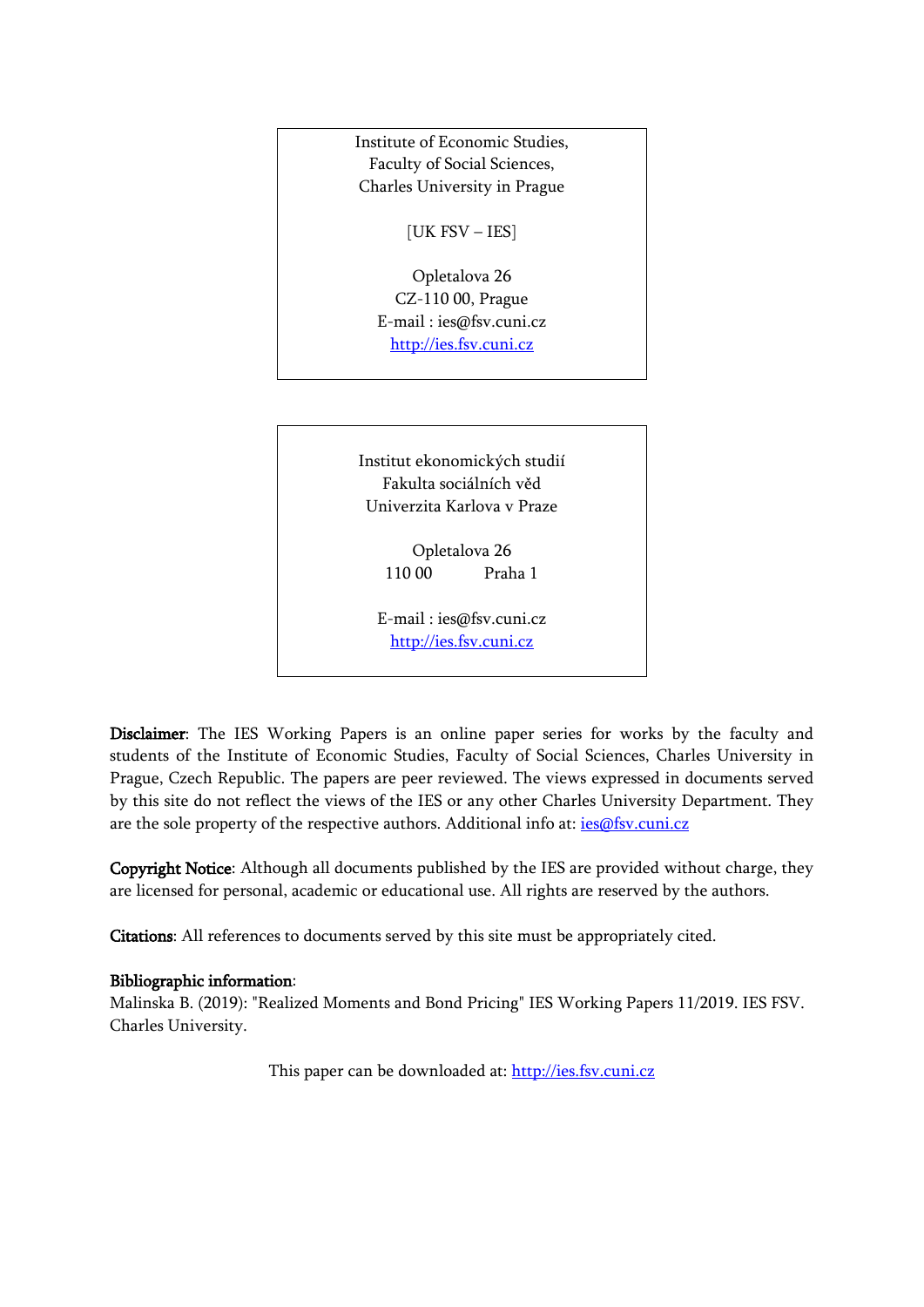# Realized Moments and Bond Pricing

# Barbora Malinskaa

a Institute of Economic Studies, Faculty of Social Sciences, Charles University in Prague, Smetanovo nabrezi 6, 111 01 Prague 1, Czech Republic Email (corresponding author): [malinska.barbora@gmail.com](mailto:malinska.barbora@gmail.com)

May 2019

#### Abstract:

This paper examines both intertemporal and contemporaneous relationship between excess US Treasury futures returns and realized moments - realized volatility, realized skewness and realized kurtosis using high-frequency data. We find realized skewness to have significant negative effect on future excess returns, on the contrary realized volatility and realized kurtosis remain insignificant. Moreover, in addition to strong explanatory power of realized skewness for contemporaneous excess returns, we find evidence of intra-temporal returnvolatility trade-off dependent on skewness regime (i.e. positive or negative skewness).

JEL: C32, C55, G12

Keywords: Realized moments, bond pricing, risk-return trade-off, high-frequency data

Acknowledgements: We gratefully acknowledge the grant support provided by Grant Agency of Charles University in Prague (GAUK) no. 490317. We would like to thank to professor Evzen Kocenda for his valuable comments.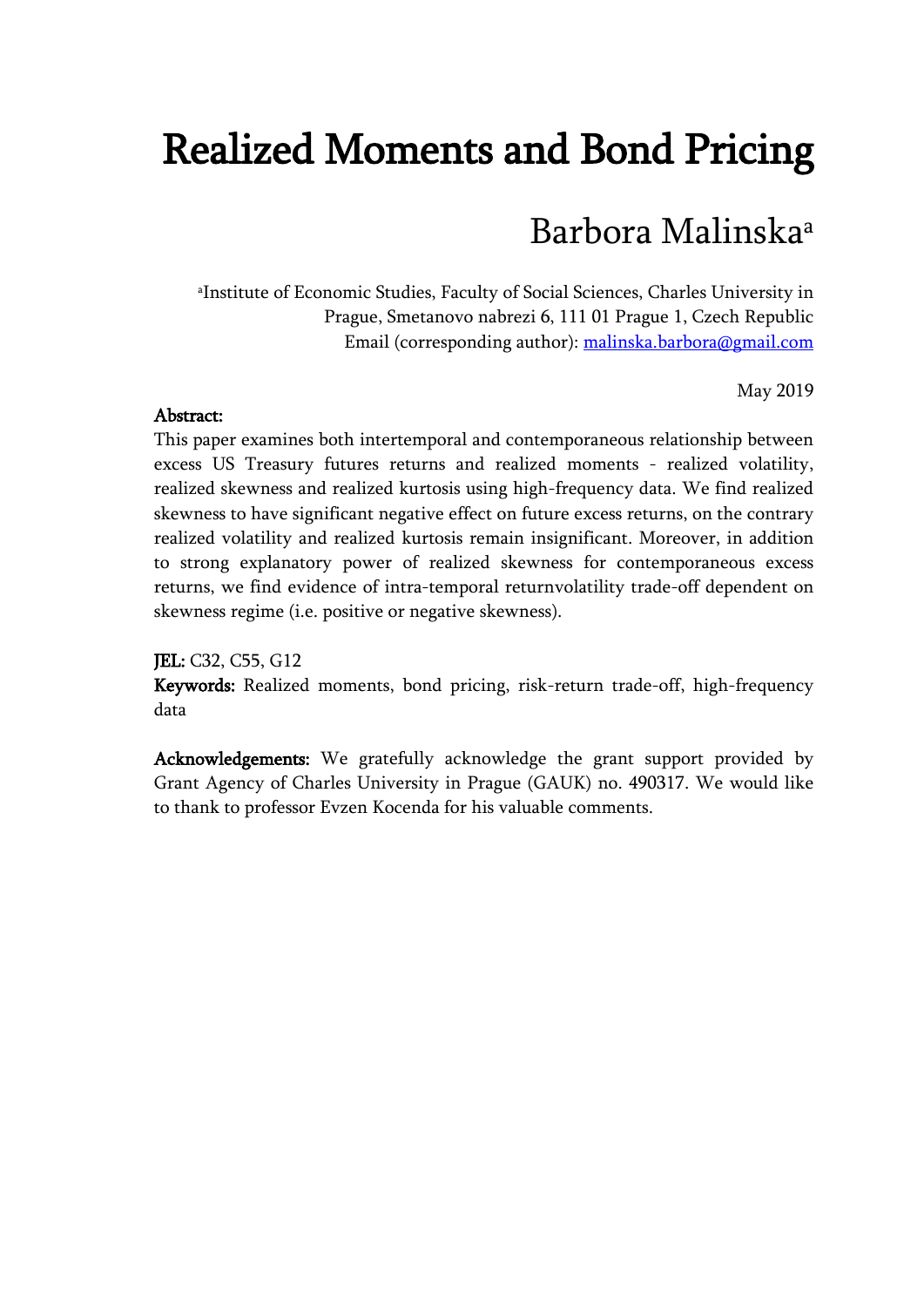#### 1 Introduction

Thorough understanding of the risk-return relationship is of key importance for asset pricing. In spite of the indisputable importance of Treasury bills and bonds in investors' portfolios, the existing literature analysing the famous risk-return trade-off has been in vast majority focused on equities.

Our study aims to extend the existing risk-return literature in multiple aspects. First, as mentioned above, we have the ambition to enhance the rather scarce literature dedicated to the risk-return trade-off analysis of government bonds since the vast majority of the studies cover the issue on equity markets. Our ambition is mainly motivated by different fundamentals of bonds as compared to equities or corporate bonds and therefore, the comprehensive empirical analysis of the risk-return analysis is relevant. Second, with respect to the ambiguity of already published empirical results of the contemporaneous and inter-temporal risk-return relationship, we would like to present a consistent analysis of both topics using the identical dataset applied to multiple model specifications inspired by existing risk-return literature. Third, since the majority of the risk-return literature followed the famous work by Fama and French (1993), the risk measures were predominantly derived from low-frequency data. Having an extensive high-frequency dataset on hand, we would like to leverage the additional information present in higher frequencies for our comprehensive risk-return analysis of government bonds.

Benefiting from our rich high-frequency dataset, we inspect effects of realized moments (namely volatility, skewness and kurtosis) on future and contamporaneous bond futures returns and find a significant explanatory power of realized skewness both for inter-temporal and intratemporal modification.

The remainder of the text is structured as follows. Section 2 provides brief summary of key asset pricing fundamentals and reviews existing relevant theoretical and empirical work. Methodological approach is outlined in Section 3, followed by data presentation in Section 4. Empirical findings of both intra-temporal and inter-temporal risk-return relationship are provided in Section 5 whereas Section 6 concludes.

#### 2 Risk-return relationship on fixed income markets

#### 2.1 Fundamentals of asset pricing

Asset pricing theory has attracted significant attention since 1970s when the capital asset pricing model, random walk, or efficient market theory had been introduced (Cochrane, 2009). Generally, the theories were based on the idea that market prices reflect the relevant fundamental information, i.e. the markets are informationally efficient (Malkiel and Fama, 1970). Concretely for bonds, the key proposition claimed bond returns to be unpredictable. According to the expectations model the fact that yield curve is usually upward sloping signals the expectation of rising short-term interest rates in the future and does not imply anything about long-term bond returns to outperform the short-term instruments. However, as Cochrane (2009) reminds, the recent empirical literature revisiting the aforementioned concepts gradually arrived to broader application of multi-factor models for explanation of future returns (rather than models relying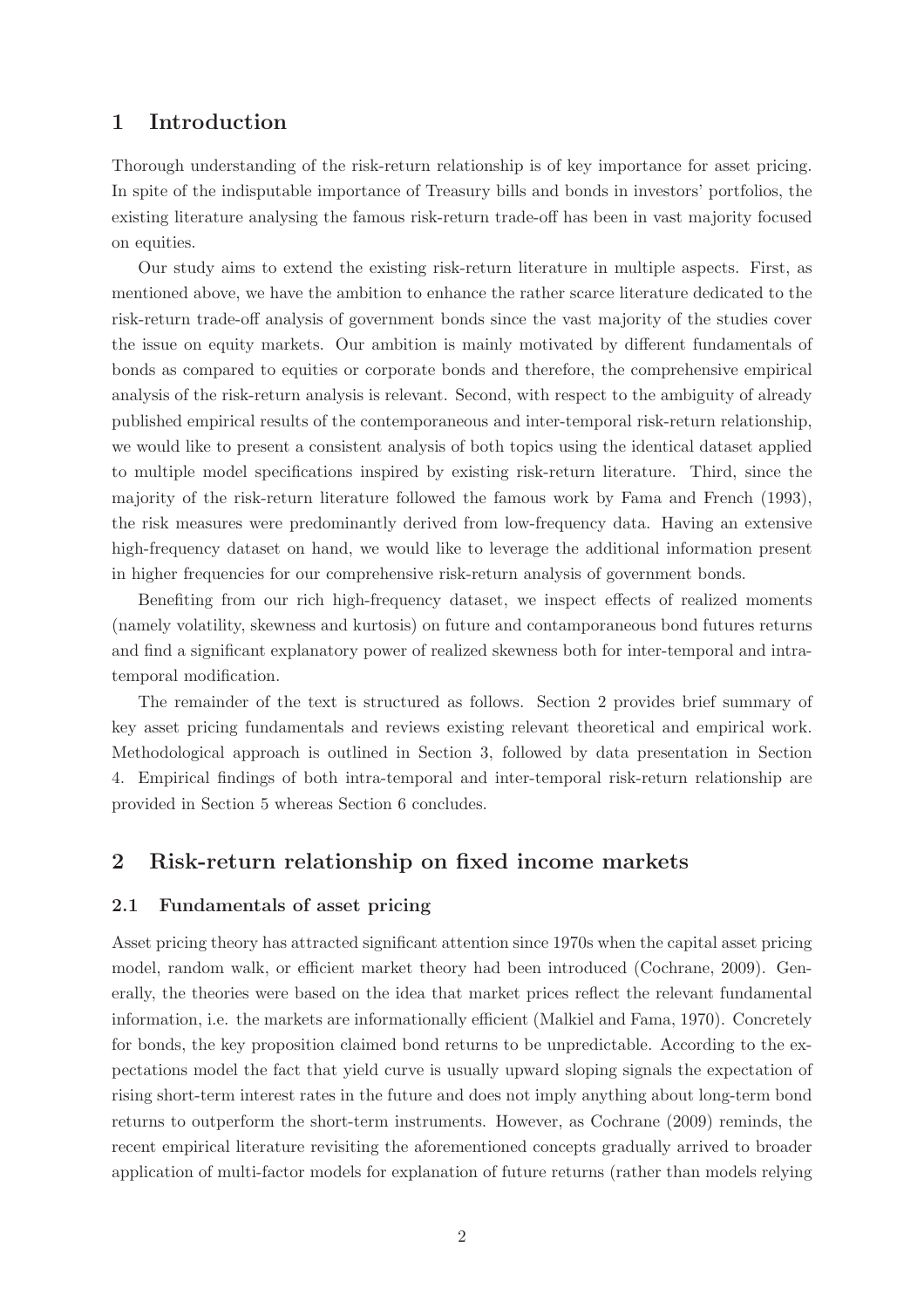on market betas of the respective assets). In fixed income context, more recent works show bond returns to be predictable to some extent.

Starting from a very general asset pricing principle, as comprehensively summarized by Cochrane (2009), price of an asset must be equal to the present value of future cash flows arising out of holding the asset. An investor always compares future payoffs related to an asset discounted to present value in order to reflect her impatience in consumption and aversion to risk. This decision in a form of a basic asset pricing formula can be expressed as:

$$
p_t = E(m_{t+1}x_{t+1})\tag{1}
$$

where  $p_t$  refers to an asset price and  $x_{t+1}$  is an asset payoff. Discount factor  $m_{t+1}$  reflecting an investor's preferences subject to constraints is defined as:

$$
m_{t+1} = \beta \frac{u'(c_{t+1})}{u'(c_t)}
$$
\n(2)

reflecting the investor's trade-off between loss in utility in time of the investment  $u'(c_t)$  due to lower consumption  $c_t$  and upside in utility due to extra payoff in the next period and the investor's subjective factor capturing her willingness to postpone the consumption in time. As Cochrane (2009) recalls, the above summarized consumption-based model is a starting point to most asset pricing approaches since they are in essence trying to tie the discount factor  $m_{t+1}$ to various variables - this stream of literature is mostly associated with factor pricing models.

Concretely in case for fixed income instruments, nominal price of a bond is driven by multiple factors which can be classified into two groups. First, the factors having an actual effect on cash flows such as expected inflation while the second class consists of discount rate effects such as expectations of future interest rates and of future bond excess returns.

#### 2.2 Literature review

The existing empirical literature of the risk-return relationship can be generally classified into two streams. First, there are works having the ambition to challenge the traditionally widely expected principle of no predictability of returns on financial markets, and second, there are studies empirically inspecting the contemporaneous risk-return trade-off. Though understanding the contemporaneous relationship of risk and returns is definitely interesting, forecasting perspective (i.e. intertemporal analysis) attracted more attention in the literature, often with ambiguous or contradicting results.

Classic literature related to predictability of bond returns challenging the expectation hypothesis include significant portion of literature claiming that term spreads carry significant predictive power for bond returns. These influential works such as Fama (1976), Fama (1984), Fama and French (1989) or Campbell and Shiller (1991) are built upon widely accepted hypothesis that the term spread reflects the term risk premium compensating investors for their exposure to interest rate (or discount rate) and duration risks. In addition to term spread, Fama and French (1989) find bond market default spread to contribute to stock and bond returns predictions. Other works finding certain level of bond return predictability includes Fama and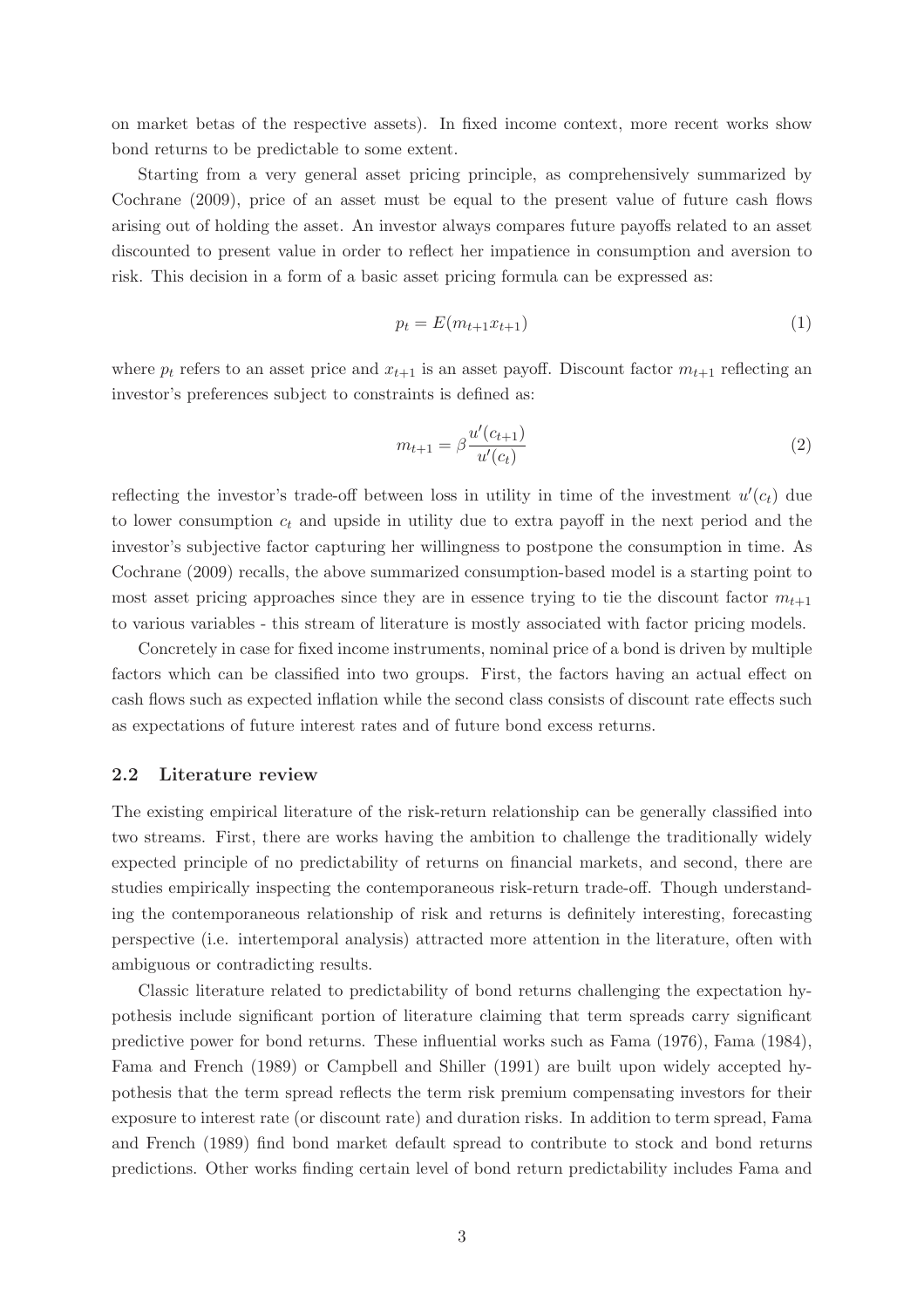Bliss (1987) who analysed predictive power of spread of forward rates and one-year yields in case of bond excess returns. In the past decade, number of studies surged as a reaction on the work by Cochrane and Piazzesi (2005) who show the predictability of US bond returns using a tent-shaped linear combination of forward rates on monthly data. Since their work became to a large extent a benchmark study in this field, multiple authors enhanced the Cochrane-Piazzesi approach by adding additional factors improving the predictive power such as Wright and Zhou (2009) who augmented the original model by multiple volatility measures (e.g. realized volatility, implied volatility, jumps-related measures) and concluded that jump-related measures significantly improved the excess bond return predictability. Recent works challenging the study by Cochrane and Piazzesi (2005) include the work by Adrian et al. (2013) who introduce a three-step ordinary least squares estimator to the pricing of interest rates and claim to outperform the benchmark by Cochrane and Piazzesi (2005).

Other relevant works documenting the failure of the expectation hypothesis include Duffee (2011) or Ludvigson and Ng (2009) who analysed the predictive ability of a hidden term structure factor or macroeconomic variables, respectively. Recently, Gargano et al. (2017) tested the models (and their combinations) proposed by Fama and Bliss (1987), Cochrane and Piazzesi (2005), Ludvigson and Ng (2009) and compared the results to expectation hypothesis benchmark and concluded the combination model to perform the best in out-of-sample forecasts.

As already mentioned the empirical literature of risk-return trade-off is significantly dominated by the studies of equity markets and often led to ambiguous results. The fact that the literature has not reached a consensus regarding the existence and nature of the risk-return relationship on equity markets might be also caused by the concept of risk taken into account in the analyses. Bali and Peng (2006) argued that since conditional volatility of returns is unobservable, different approaches to its estimation might be responsible for contradicting results of the empirical evidence.

Since Andersen and Bollerslev (1998) or Andersen et al. (2003) made volatility observable by introduction of realized volatility concept, authors such as Bali and Peng (2006) confronted the intertemporal risk-return analysis using both latent- and observable-volatility approaches and inspected risk-return tradeoff using high-frequency S&P 500 cash index data. Further, a comprehensive analysis of high-frequency causality between equity returns and volatility was carried out by Dufour et al. (2012). With respect to clear lack of consensus in empirical evidence of existence and nature of the link between return and risk, i.e. whether there is a causal link from return to volatility (also called leverage effect in literature), from volatility to return (also called volatility feedback phenomenon) or whether the link is instantaneous, Dufour et al. (2012) started his study with a complex inspection of Granger-causality of risk and return measures.

Recently, Mueller and Whelan (2017) performed an empirical analysis of relationship between volatility risk and expected returns both in case of equities and US bond market with a conclusion that neither implied nor realized variance did not exhibit a predictive ability for returns, but their spread (variance risk premia) did.

There were also works exploring the role of various volatility components or volatility-related state variables in explaining future excess returns. Among others, Adrian and Rosenberg (2008) documented that excess stock returns are not only governed by covariation of the assets returns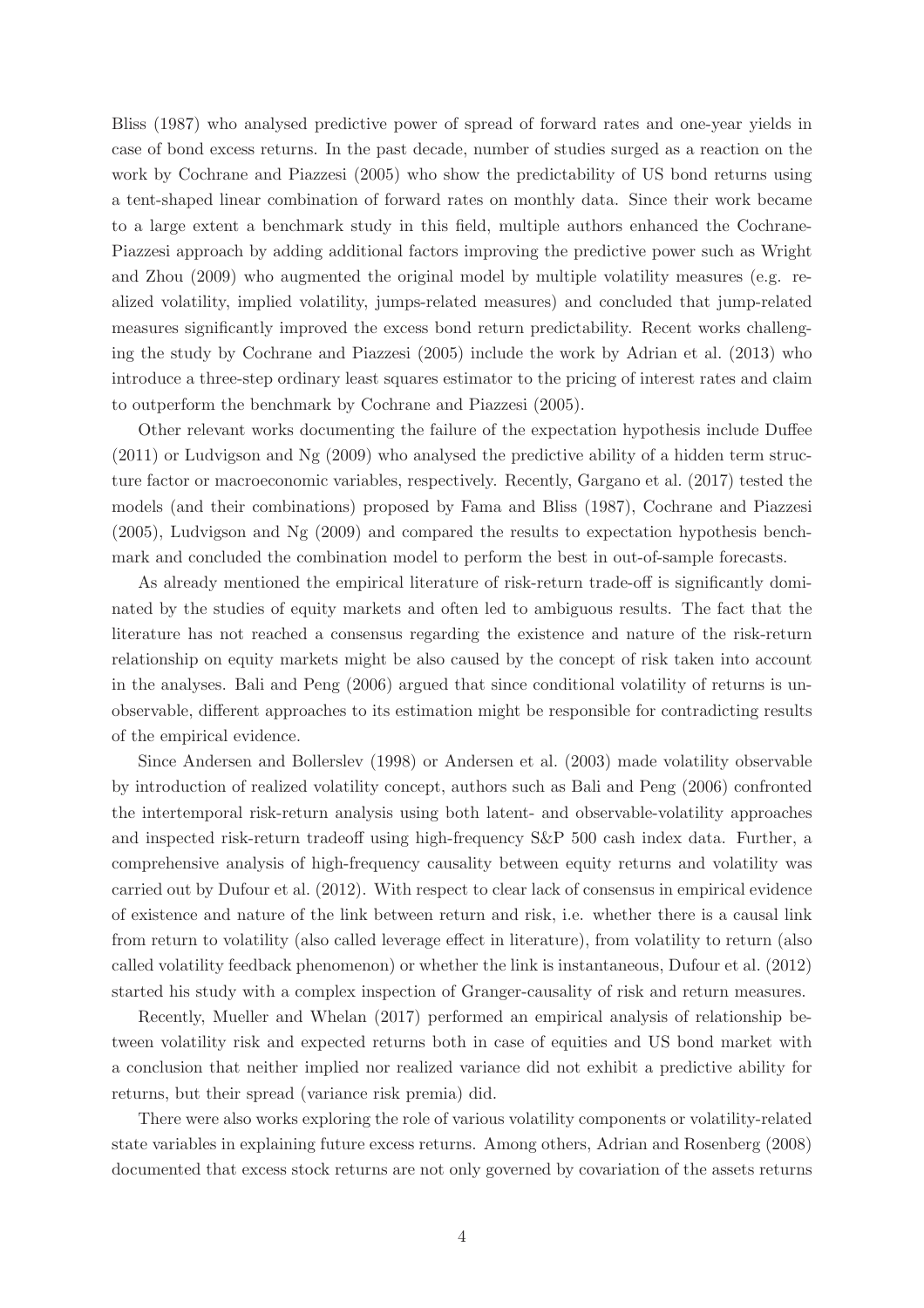with the market returns but there is also a contribution of state variables related to volatility. Adrian and Rosenberg (2008) conclude his study by detecting a positive relationship with longrun volatility and negative with short-run volatility components. This discrepancy between the nature of the relationship of volatility components and returns might explain the lack of consensus in the empirical literature of basic risk-return trade-off. Using the volatility decomposition framework by Campbell et al. (2001), Cai and Jiang (2008) demonstrated the link between corporate bond excess return and (decomposed) volatility. Predictive power of implied variance components for bond and equity returns was studied by Feunou et al. (2013). Further, relationship between volatility and returns in cross-section of bond returns was recently inspected also by Chung (2018) who detected the negative relationship between volatility innovations of VIX index. Information content of VIX term structure was tested by Johnson (2017) or Wang and Yen (2017) who found the first two principal components to be informative for future stock returns.

Further, Dotsis (2017) analyzed market price of individual principal components of VIX term structure in the cross-section of asset returns and found that slope of the VIX term structure captures changes in excess returns over longer horizons whereas level and curvature components were more related to short-term variations in excess returns.

Adding to the academic debates as summarized above an practitioners' angle, Amromin and Sharpe (2012) conducted a survey among stock investors and showed that the risk-return link was perceived differently under different macroeconomic conditions. For example, in case of macroeconomic expansion investors tend to expect high returns and low volatility (i.e. that risk and return are inversely correlated), which is in contradiction to standard theory that high volatility is remunerated by higher expected returns.

In addition to traditional risk-return trade-off, there has been a surge of literature exploring relationship between equity returns and higher moments of return distributions (namely skewness and kurtosis). Early work connecting skewness and stock returns was the theory of Kraus and Litzenberger (1976) who claimed coskewness to determine cross-section of stock returns. Recently, there has been multiple empirical works focusing on relationship between skewness and expected returns predominantly on equity markets elaborating on later theoretical concepts claiming negative relationship between skewness and expected returns.

One of these is the work by Mitton and Vorkink (2007) who take into account also behavioural biases of investors, meaning that investors' preferences are heterogeneous. The authors argue that in addition to "traditional" investors there are also "lottery-type" investors preferring assets with positively skewed return distributions, and therefore, returns to these lottery-type stocks deteriorate due to overpricing. According to Mitton and Vorkink (2007), the overpricing is not arbitraged due to short-selling restrictions.

Similarly, theory by Barberis and Huang (2008) arrives to similar conclusions though by different reasoning. The authors revisit the cumulative prospect theory by Kahneman and Tversky (1979) which states that investors' utility functions are concave over gains and convex over losses. Barberis and Huang (2008) amend the theory in terms of its probability weighting component reflecting the tendency of investors to overshoot the probability of extreme outcomes. This again leads to willingness of investors to overpay for the positively skewed assets, in other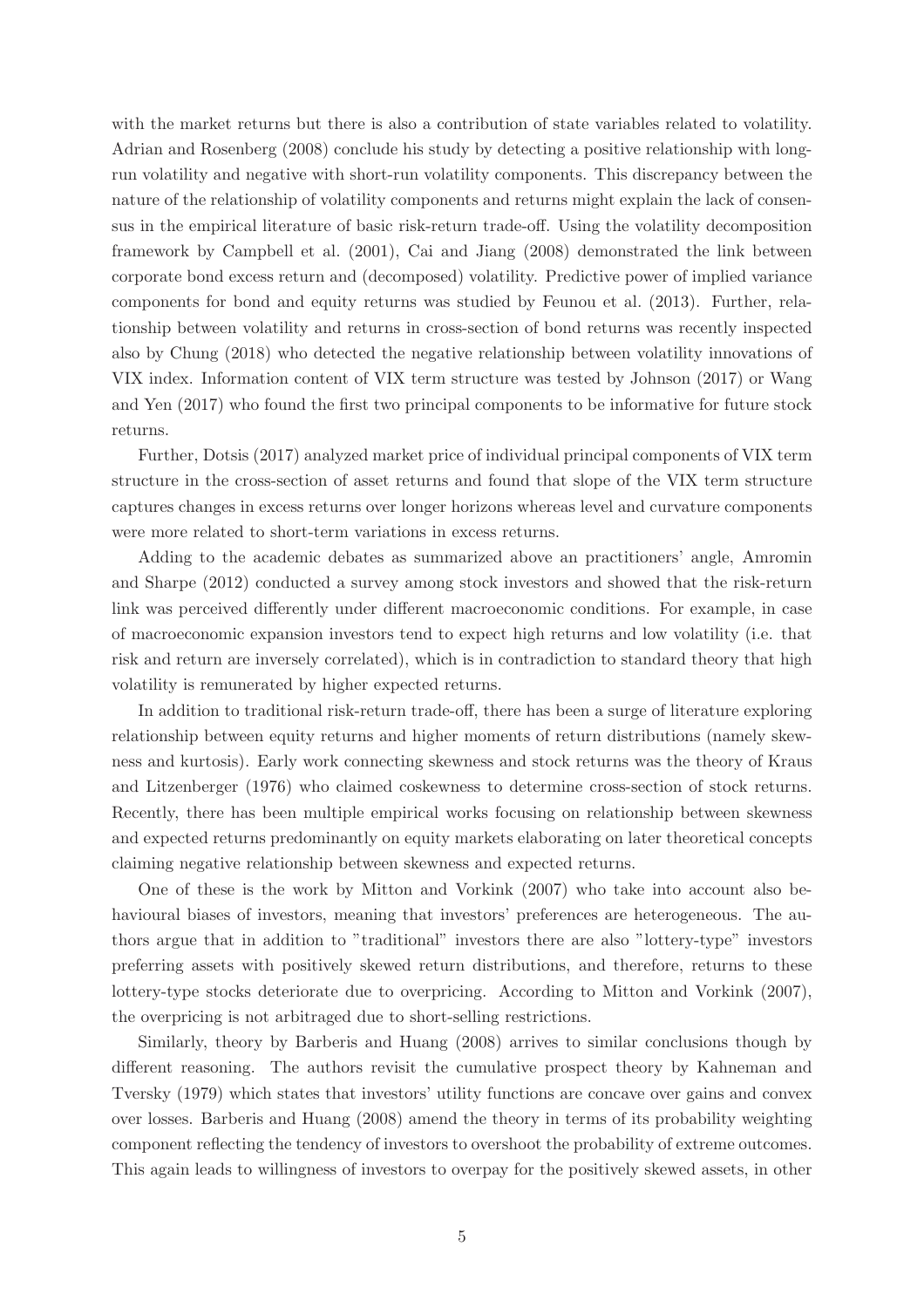words, that a stock's skewness is priced and affects excess returns. Other theoretical pieces of work supporting risk-averse investor's preference for positively skewed assets include Scott and Horvath (1980), Kimball et al. (1990) or Ebert and Wiesen (2011). Theoretical works assesing relation of higher moment (i.e. kurtosis) and investors' preferences are even more scarce, most referenced works include Kimball et al. (1990) or Haas (2007) suggesting investor aversion to kurtosis.

In contrast to theoretical consensus of negative effect of skewness on (equity) returns, empirical evidence is rather ambiguous. Negative effect of skewness on future equity returns was documented by Kumar (2009) who confirm the lottery-type stocks to underperform or by Bali et al. (2011). Bali et al. (2011) find significant negative effect of occurence of extreme (lotterytype) returns on future returns and by that succeed to explain puzzling negative return-volatility effect found by Ang et al. (2006) or Ang et al. (2009). Further, negative correlation between expected idiosyncratic skewness and stock returns was demonstrated by Boyer et al. (2009), and effect of ex ante moments on expected stock returns was inspected by Conrad et al. (2013). Further, significant effect of skewness (or gambling preference) on equity option returns was found by Bali and Murray (2013), Boyer and Vorkink (2014) or Byun and Kim (2016). Informational content of realized moments for future stock return were examined by Amaya et al. (2015) who found significant power of realized skewness to predict cross-section of equity returns. From the relevant recent studies, Jondeau et al. (2019) found that monthly average return skewness across firms performs well in future market return predictions. As far as other than equity market is concerned, Fernandez-Perez et al. (2018) detected skewness to be valuable predictor of commodity futures returns. In contrast, some studies find also positive relationship between skewness and stock returns (e.g. Rehman and Vilkov (2012)).

### 3 Methodology

As Cochrane (2009) reminds, cornerstone of asset pricing is the reflection of investors' concerns about states of world which have impact on their returns in their investment decisions. In other words, that investors face the trade-off between average returns and (bad) states of the world. In case of factor pricing models, the factor variables should be the indicators of these bad states of world (Cochrane, 2009). Motivated by these considerations we inspect informational content of various return moments for Treasury bond returns of different maturities.

We examine both contemporaneous and inter-temporal relationship between risk and return on the US fixed income market, i.e. whether volatility (eventually higher moments) have any informational content for current or future returns. Inspecting also simple contemporaneous relationship of moments and returns is motivated by the fact that, contrary to the lack of consensus regarding the predictability of asset returns, literature generally agrees on forecastability of volatility. Therefore, having in mind the predictability of volatility, we examine the empirical evidence on the contemporaneous (i.e. intra-temporal) link between risk and return and hypothesize that robust empirical evidence of contemporaneous relationship between return and volatility might be eventually useful for the desired task of bond return predictions. Moreover, since the relevant literature is rather silent on this topic, we perceive the rigorous analysis of link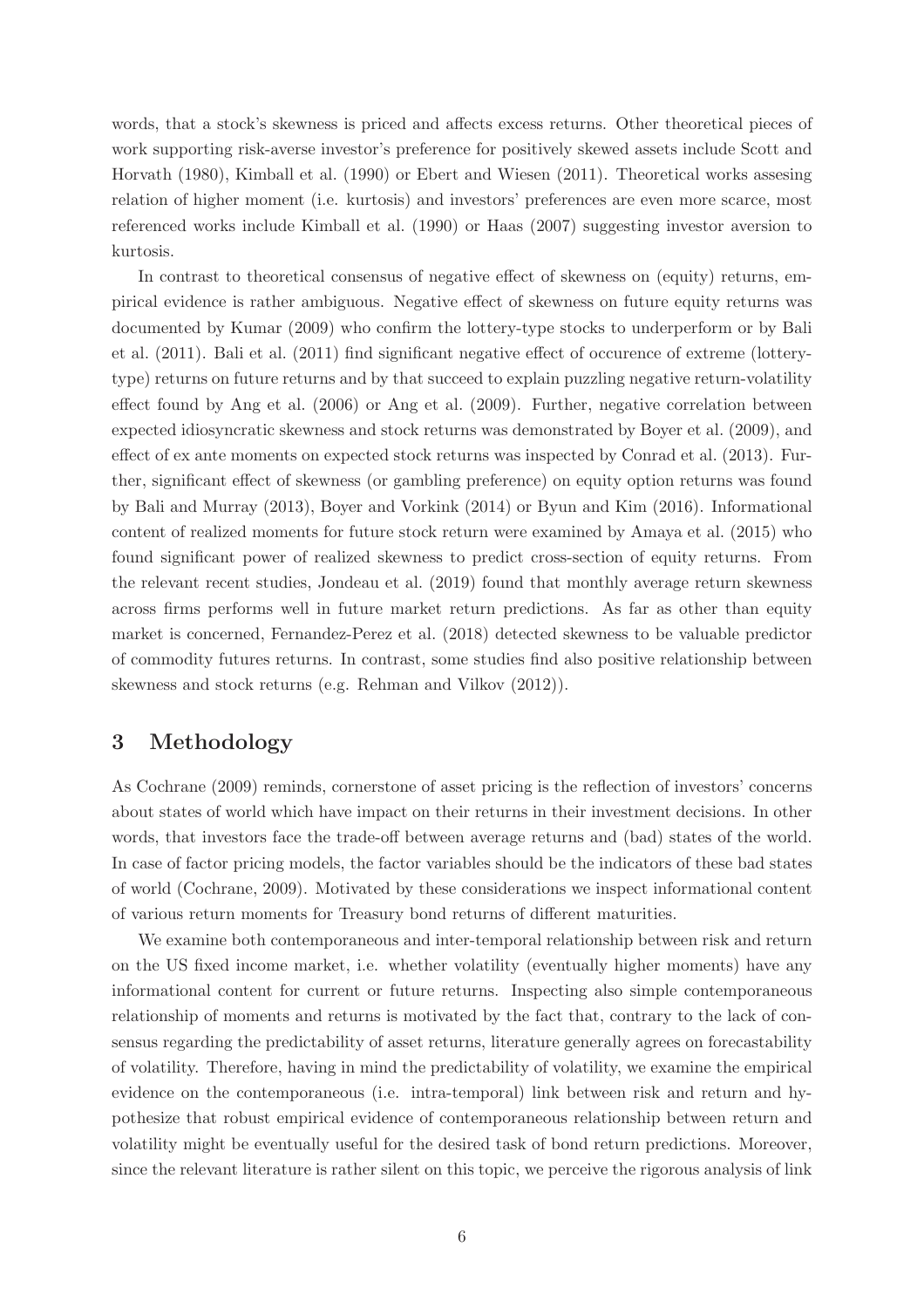between return moments and bond prices to be meaningful adding to the bond-related literature. Finally, we also believe that analysis of risk-return relationship for bonds across different maturities is contributive since bonds with different maturities are traded on different market segments and the respective risk-return relationship might be perceived (and also grounded) differently.

#### 3.1 Realized moments

#### 3.1.1 Realized variance

Inspecting (and also modeling and forecasting) volatility is complicated by the fact that the actual volatility is not directly observable. Therefore, researchers developed multiple approaches relying on strict parametric assumptions to capture the latency of volatility. These methodologies include autoregressive conditional heteroskedasticity (ARCH) or stochastic volatility (SV) models, or alternatively, option-based implied volatility measures. As Andersen and Teräsvirta (2009) summarize, in order to approximate current and future levels of volatility, some literature also employs historical volatility measures (i.e. backward-looking sample return standard deviation), which generally do not provide with outcomes consistent with basic properties of volatility (such as mean reversion).

Thanks to availability of high-frequency data on various financial assets and to increasing computational power needed for efficient processing of large-scale datasets, we can observe in recent literature stronger presence of model-free data-driven volatility measurements to the detriment of parametric conditional volatility models. As Andersen and Bollerslev (1998) or Andersen et al. (2003) show that realized volatility measures based on intra-day data bring significant reduction in noise and improve stability of the results as compared to the measures relying on daily return observations.

We use  $medRV$  estimator as formulated by Andersen et al. (2012) constructed as:

$$
medRV_{t} = \frac{\pi}{6 - 4\sqrt{3} + \pi} \left(\frac{N}{N - 2}\right) \sum_{i=2}^{N-1} med(|r_{t,i-1}|, |r_{t,i}|, |r_{t,i+1}|)^{2}
$$
(3)

where  $r_{t,i}$  generally represents the i–th return on trading day t and N is the number of equispaced returns on the trading day. We work also with associated volatility measure  $medRVol$  referring to square root of  $medRV$ .

As discussed in Andersen et al. (2012), medRV performs better compared to bi-power or multi-power RV measures in terms of robustness in finite sample with respect to jumps and occurrence of spurious zero returns caused by quote or trade price duplicates.

Within robustness checks we also employ realized variance measure as formulated by Andersen et al. (2003):

$$
RV_t = \sum_{i=1}^{N} r_{t,i} r'_{t,i}
$$
\n(4)

where  $r_{t,i}$  generally represents the i–th return on trading day t and N is the number of equispaced returns on the trading day. Analogously, measure RV ol refers to square root of RV .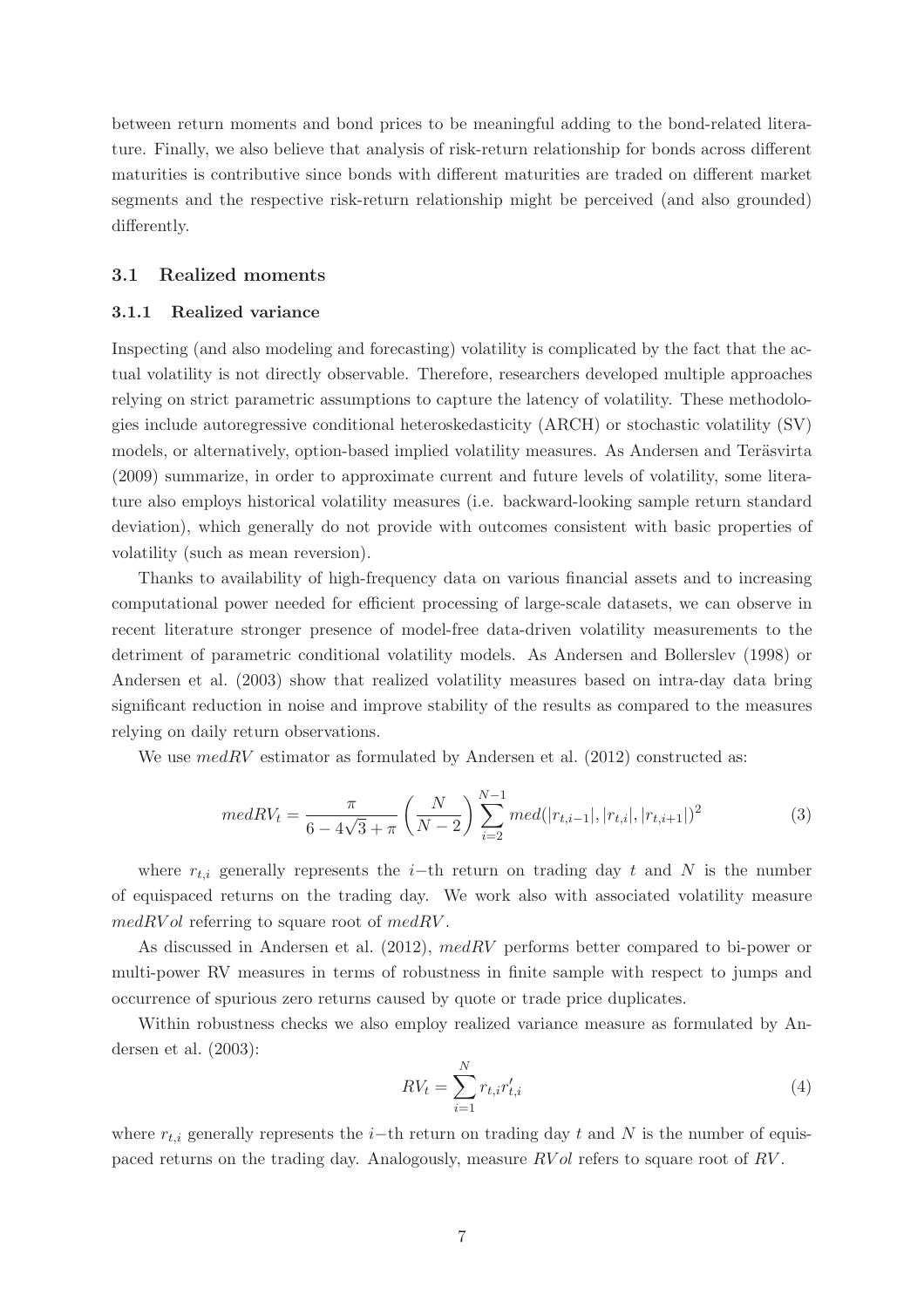#### 3.1.2 Realized skewness

As Jondeau et al. (2019) recalls, skewness reflecting occurrence of extreme events can be associated with concepts such as tail risk (e.g. Bollerslev et al. (2015)) or disaster risk (e.g. Kozhan et al. (2013)). Motivated also by up-to-date practice to include skewness of returns as an additional risk factor, we include its realized measure to our fixed income risk-return analysis.

Similarly as in case of volatility measure, we suspect varying approaches to skewness estimation as one of the possible sources of result inconsistencies of empirical analyses of skewnessreturn relationship. Therefore, thanks to availability of high-frequency data we use realized skewness measure which was first introduced by Neuberger (2012). Specifically, we construct the measure following Amaya et al. (2015):

$$
rSkew_t = \frac{\sqrt{N} \sum_{i=1}^{N} (r_{t,i})^3}{RV_t^{3/2}}
$$
\n(5)

in which  $r_{t,i}$  generally represents the i−th return on trading day t, N is the number of equispaced returns on the trading day and  $RV_t$  refers to realized variance.

#### 3.1.3 Realized kurtosis

Similarly as in case of lower moments, problematic measurement (or estimation) of the fourth moment might be responsible for scarceness and ambiguity of empirical literature testing moment predictive power with respect to future asset returns. Again, having high-frequency data at our disposal, in construction of realized kurtosis we follow the pioneering work by Amaya et al. (2015):

$$
rKurt_t = \frac{N\sum_{i=1}^{N}(r_{t,i})^4}{RV_t^2}
$$
\n
$$
(6)
$$

in which  $r_{t,i}$  generally represents the i–th return on trading day t, N is the number of equispaced returns on the trading day and  $RV<sub>t</sub>$  refers to realized variance.

#### 3.2 Model

Our basic model capturing effect of return moments on future bond excess return is expressed in the following equation:

$$
r_{t+1} = \alpha + \beta_1 RVol_t + \beta_2 RSkew_t + \beta_3 RKurt_t + \epsilon_t \tag{7}
$$

where  $r_{t+1}$  is bond excess return and the explanatory variables refer to realized measures of volatility, skewness and kurtosis, respectively, as defined in the preceding section.

Following Bali and Peng (2006), we extend the basic model with a lagged return to mitigate the potential spurious effect due to serial correlation in returns and compare the results of the original specifications.

In order to filter out the effects already priced in traditionally used risk factors, we augment our basic model by multiple control variables. For final model specification we have decided to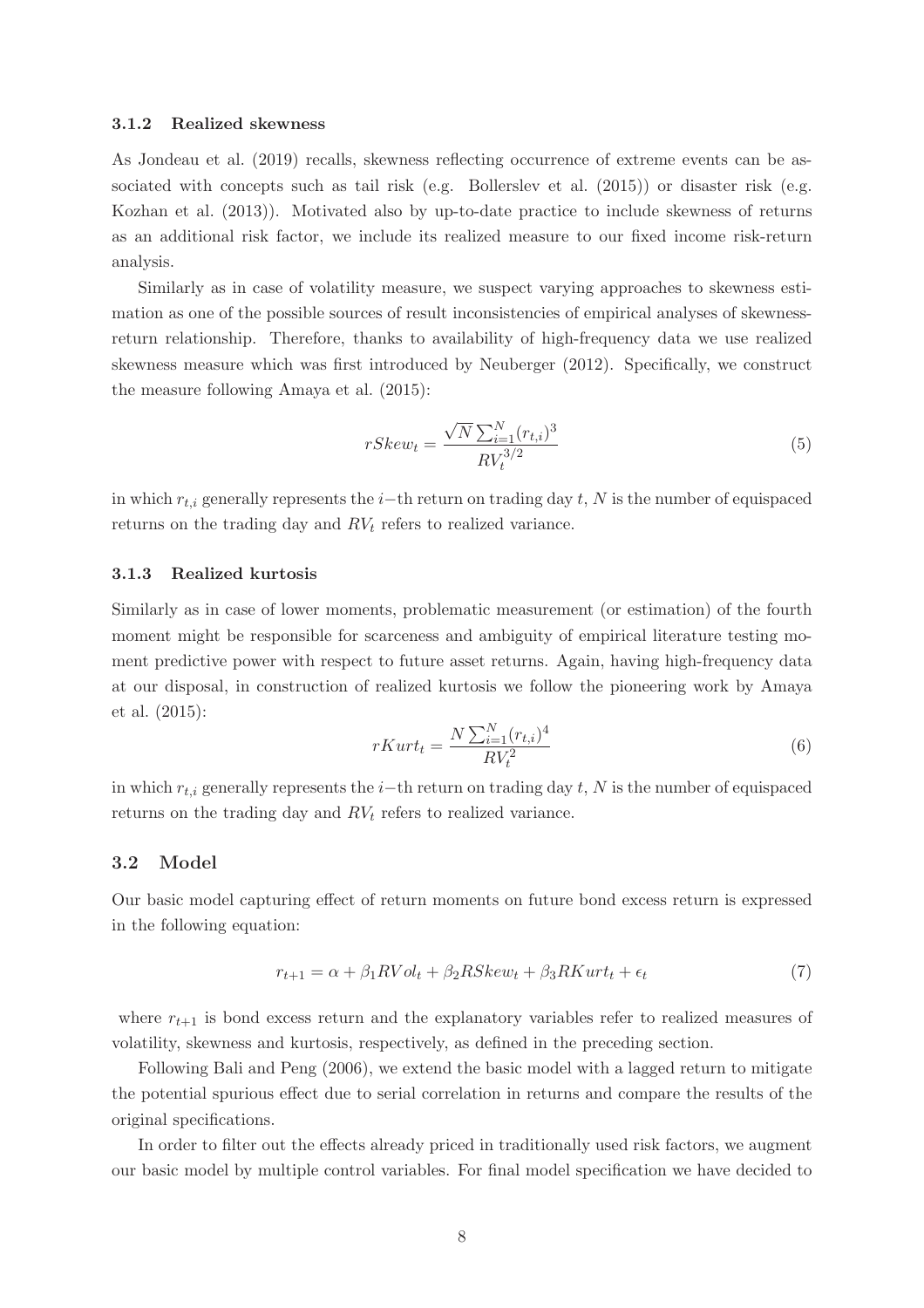use similar logic to traditional Fama-French bond factors being able to capture business cycle fluctuations. We restrict ourselves to additional two control variables which proved to be priced in (bond) excess returns - term spread and default spread. The former is in our case defined as difference between yields on 10-year Treasury bond and 3-month Treasury bill, whereas the default spread is calculated as difference between yields on BAA-rated and AAA-rated US corporate bonds. Thus, final full-scope model with all the control variables is constructed as follows:

$$
r_{t+1} = \alpha + \beta_1 RVol_t + \beta_2 RSkew_t + \beta_3 RKurt_t + \gamma_1 r_t + \gamma_2 Term_t + \gamma_3 Def_t + \epsilon_t
$$
 (8)

where the additional control variables refer to lagged excess return, term spread and default spread, respectively.

As mentioned earlier in text, in sake of compactness of the analysis we also analyze contamporaneous trade-off between excess returns and realized moments controlling for traditional risk factors and past returns. In that case, the model specification remains with an exception of explained excess return  $r_{t+1}$  being replaced by  $r_t$  and explanatory past excess return  $r_t$  being obviously replaced by  $r_{t-1}$ .

Moreover, motivated by puzzling results by variance-return relationship, we decided to amend the contamporaneous analysis by an additional angle capturing different effect of volatility on returns for positive and negative skewness:

$$
r_t = \alpha + \beta_1 RVol_t + \beta_2 RSkew_t + \beta_3 RKurt_t + \beta_4(I_t \times RVol_t) + \gamma_1 r_{t-1} + \gamma_2 Term_t + \gamma_3 Def_t + \epsilon_t
$$
 (9)

where  $I_t$  refers to skewness indicator equal to 1 if realized skewness is positive and 0 otherwise.

#### 4 Data

#### 4.1 US Treasury futures prices

For our analysis we use 1-minute US Treasury futures data (active contracts) from Tick Data, Inc.<sup>1</sup> database. We examine contracts for each US Treasury benchmark tenors, i.e. 2-year (CME global ticker: TU), 5-year (CME global ticker: FV), 10-year (CME global ticker: TY) and 30-year (CME global ticker: US) traded at the world's leading electronic platform CME Globex under Chicago Board of Trade trading rules.

There are multiple reasons why to analyze futures instead of cash market in order to examine the risk-return relationship. First, as long as this paper applies data-driven methodology in order to estimate volatility (as well as higher moments), immediate availability of clean 1 minute high-frequency futures data from renowned database is extremely beneficial. Second, observing situation on US bond market in past decade, futures market has been gaining relative importance to the cash market<sup>2</sup>. Third, due to delivery mechanism of US Treasury futures contracts, futures prices are tightly linked to underlying bond prices (and yields), and moreover,

 $\frac{1 \text{http://www.tickdata.com/}}{2 \text{See}}$  The New Treas

<sup>2</sup>See The New Treasury Market Paradigm, CME Group, June 2016, available at https://www.cmegroup.com/education/files/new-treasury-market-paradigm.pdf.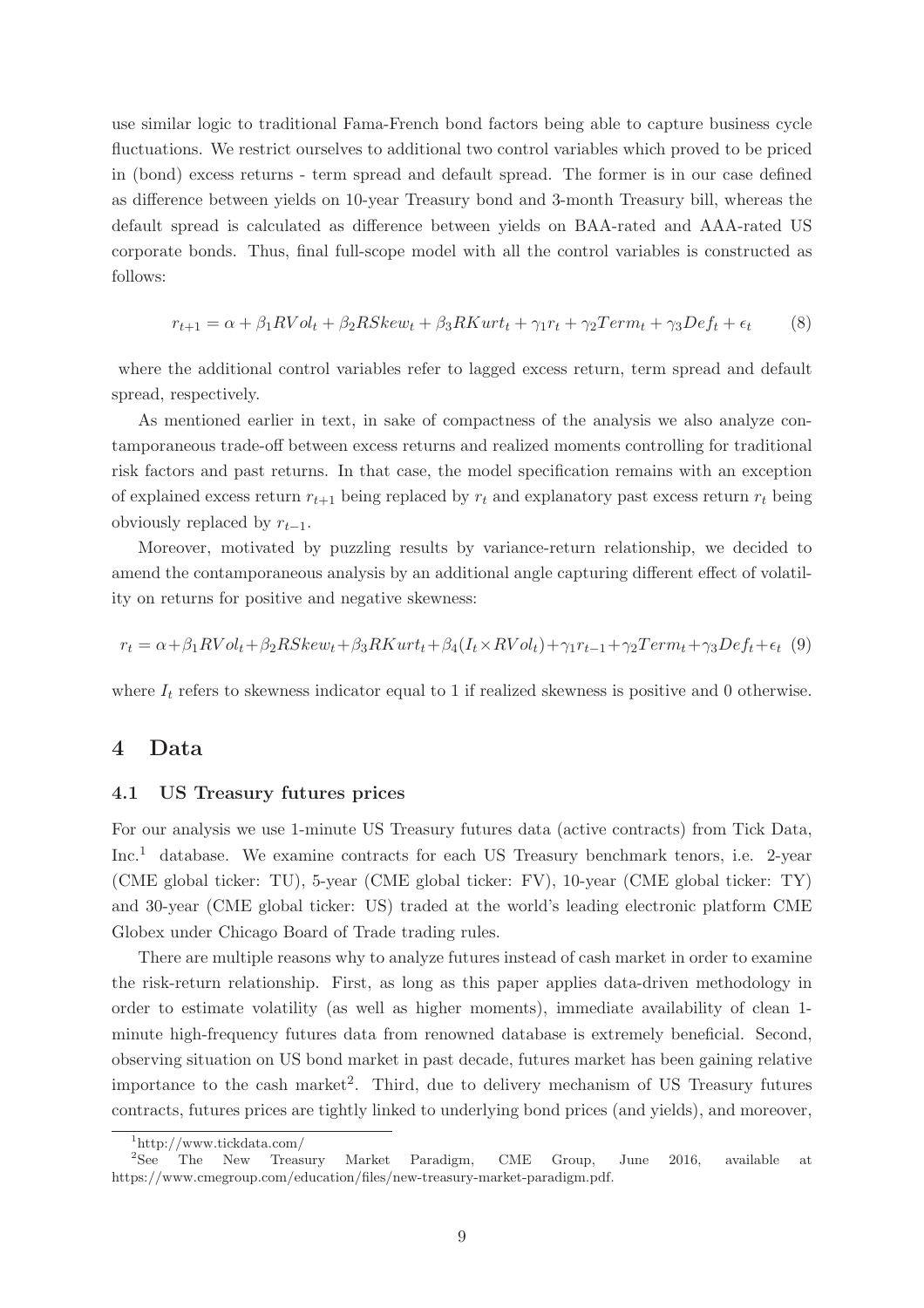also due to lower transaction costs, futures market was detected to be dominant to cash market in reaction to news and price discovery process (see e.g. Brandt et al. (2007), Andersen et al. (2007) or Engle (1998)). Panzarino et al. (2016) found that volatility on the futures market tends to spread to cash market, whereas the reverse flow is rather much weaker.

For our analysis we restrict ourselves to futures price observations in the period from  $1/2/2001$  to  $12/31/2015$ . The selection of the inspected timeframe is beneficial, as long as throughout the entire period the futures contracts have consistent specifics and delivery conditions especially in terms of annual coupon rate of the underlying bond contract which changed to 6% in 2000. We believe that 15 years of 1-minute high-frequency observations covering also turbulent period of recent financial crisis represent wide variety possible market situations reflected in various volatility regimes on the respective markets.

Figure 1 presents time series of US Treasury futures prices in the period from January 2001 to December 2015.



Figure 1: US Treasury futures prices development (TU: 2-year, FV: 5-year, TY: 10-year, US: 30-year)

The data show diverging futures prices, especially in case of the longest 30-year tenor. As the bond prices are inversely related to yield levels, the significant growth price of the 30-year bond future relatively to the shorter tenors reflect the flattening of the US yield curve (measured by decreasing spread between 30-year and 2-year bonds) observable on the market since the global financial crisis. General rise in the Treasury futures prices due to low-interest policy pursued by the Federal Reserve (and associated uncertainty and speculations of the potential policy change) impacted the long-term contracts more due to their inherent higher sensitivity to the interest rates changes.

The raw high-frequency data on US Treasury futures prices are clean and validated by TickData in-house system. However, we need to perform several more steps in order to acquire solid and representative time series for meaningful calculation of realized volatility and openclose log-returns used for the analysis

First step is to exclude non-active days such as weekends or public holidays in the USA. We also drop days having only a single unique futures price observation during the trading day. This procedure leaves us with 3,814 days.

In order to inspect trading activity on US Treasury futures market we plot intra-day dis-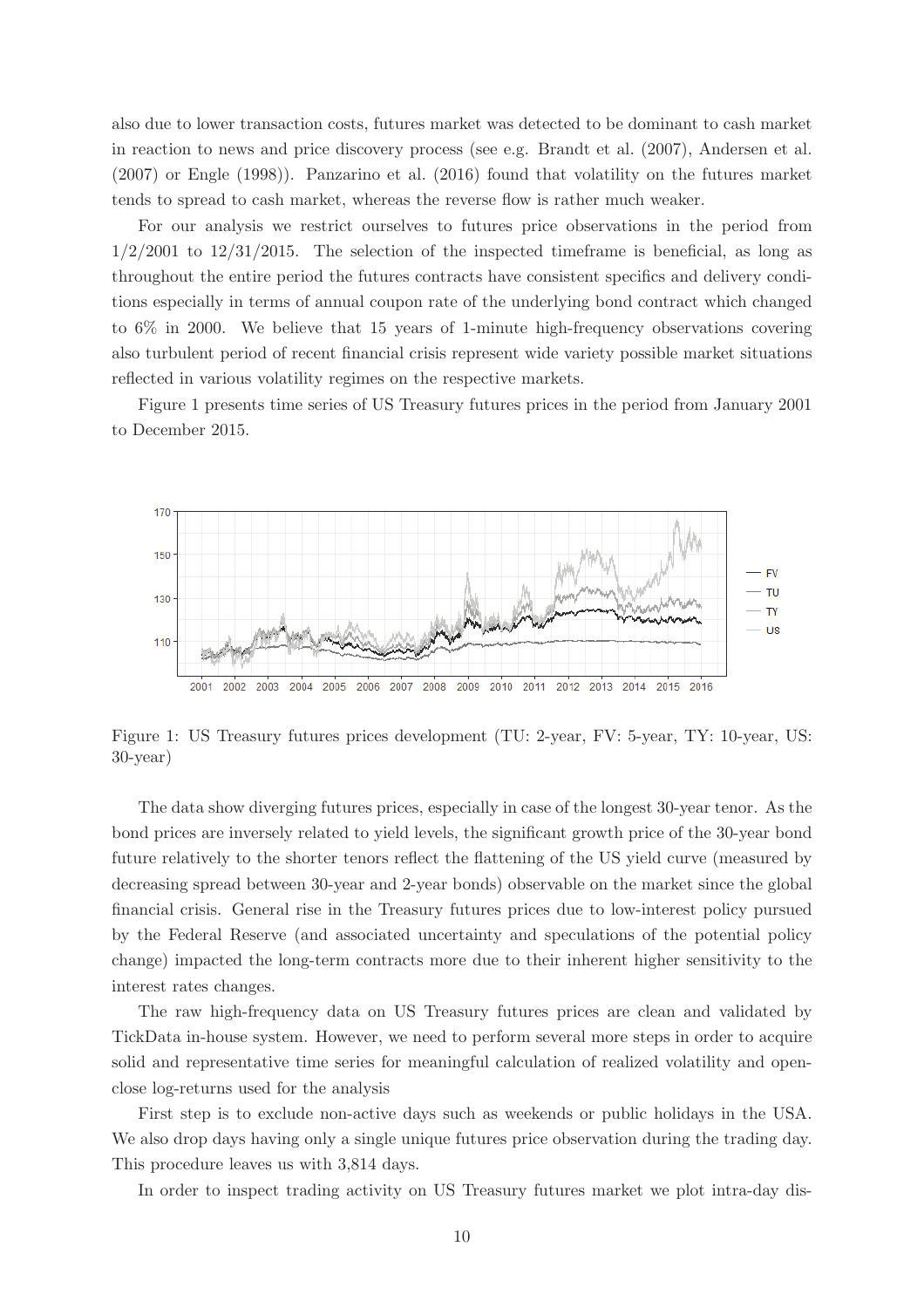tribution of trading volume by calculating mean over the entire period of volumes traded in a given minute (see Figure 2). We observe that largest activity is present during Chicago Mercantile Exchange trading hours, i.e. 07:20 to 14:00 CT. However, due to operation of trading electronic platform CME Globex, significant trading activity is observable also outside the CME trading hours. Therefore, we decide to extend the interval for purposes of realized volatility calculation by two hours on each pole and to define the trading day for our realized volatility calculation purposes from 05:20 CT to 16:00 CT in order to include all significant activity to our calculations (see the shaded area in Figure 2). Moreover, this window includes the regular announcements issued by Federal Reserve System and other relevant authorities which represent significant determinants of changes on the US Treasury market (Andersen and Benzoni, 2010).



Figure 2: Trading activity: sum of mean trading volumes for TU (2-year), FV (5-year), TY (10-year) and US (30-year)

Based on the findings in the relevant literature (summarized in e.g. Liu et al. (2015), Hansen and Lunde (2006)), we aggregate our data to 5-minutes sampling interval in order to benefit from optimal trade-off between bias and variance, which leaves us with final number of 491,981 observations.

Summarized, using the dataset described above, we calculate open-close log-returns and realized moments (variance, skewness and kurtosis) for each tenor. It should be noted that all independent variables were satisfactorily tested for stationarity in order to reject the unit-root contamination of the regressions.

|                                  | Mean     | Median   | Std    | Skew     | Kurt   | AR(1)    |
|----------------------------------|----------|----------|--------|----------|--------|----------|
| Panel A: Daily returns [%]       |          |          |        |          |        |          |
| $2$ -year $(TU)$                 | 0.005    | 0.000    | 0.101  | $-0.254$ | 10.546 | $-0.014$ |
| $5$ -year $(FV)$                 | 0.009    | 0.014    | 0.252  | $-0.245$ | 3.714  | $-0.025$ |
| $10$ -year $(TY)$                | 0.012    | 0.024    | 0.378  | $-0.180$ | 3.258  | $-0.032$ |
| $30$ -year (US)                  | 0.009    | 0.027    | 0.617  | $-0.114$ | 2.095  | $-0.019$ |
| Panel B: Realized volatility [%] |          |          |        |          |        |          |
| $2$ -year $(TU)$                 | 0.088    | 0.074    | 0.044  | 2.467    | 9.695  | 0.686    |
| $5$ -year $(FV)$                 | 0.207    | 0.185    | 0.098  | 1.972    | 7.611  | 0.614    |
| $10$ -year $(TY)$                | 0.318    | 0.285    | 0.137  | 2.058    | 8.002  | 0.592    |
| $30$ -year (US)                  | 0.541    | 0.499    | 0.203  | 2.441    | 17.670 | 0.559    |
| Panel C: Realized skewness       |          |          |        |          |        |          |
| $2$ -year $(TU)$                 | 0.022    | 0.000    | 1.894  | 0.001    | 7.251  | 0.003    |
| $5$ -year $(FV)$                 | 0.009    | $-0.007$ | 2.057  | $-0.029$ | 5.476  | $-0.003$ |
| $10$ -year $(TY)$                | $-0.014$ | $-0.025$ | 1.891  | $-0.045$ | 5.880  | $-0.012$ |
| $30$ -year (US)                  | $-0.055$ | $-0.039$ | 1.577  | $-0.251$ | 6.738  | 0.015    |
| Panel D: Realized kurtosis       |          |          |        |          |        |          |
| $2$ -year $(TU)$                 | 10.120   | 4.737    | 14.324 | 3.620    | 15.755 | 0.115    |
| $5$ -year $(FV)$                 | 11.079   | 5.313    | 15.032 | 3.327    | 12.820 | 0.082    |
| $10$ -year $(TY)$                | 10.151   | 5.222    | 13.436 | 3.543    | 14.772 | 0.046    |
| $30$ -year (US)                  | 8.519    | 5.010    | 10.510 | 4.062    | 20.074 | 0.041    |

Table 1: Summary statistics of US Treasury futures daily returns and realized moments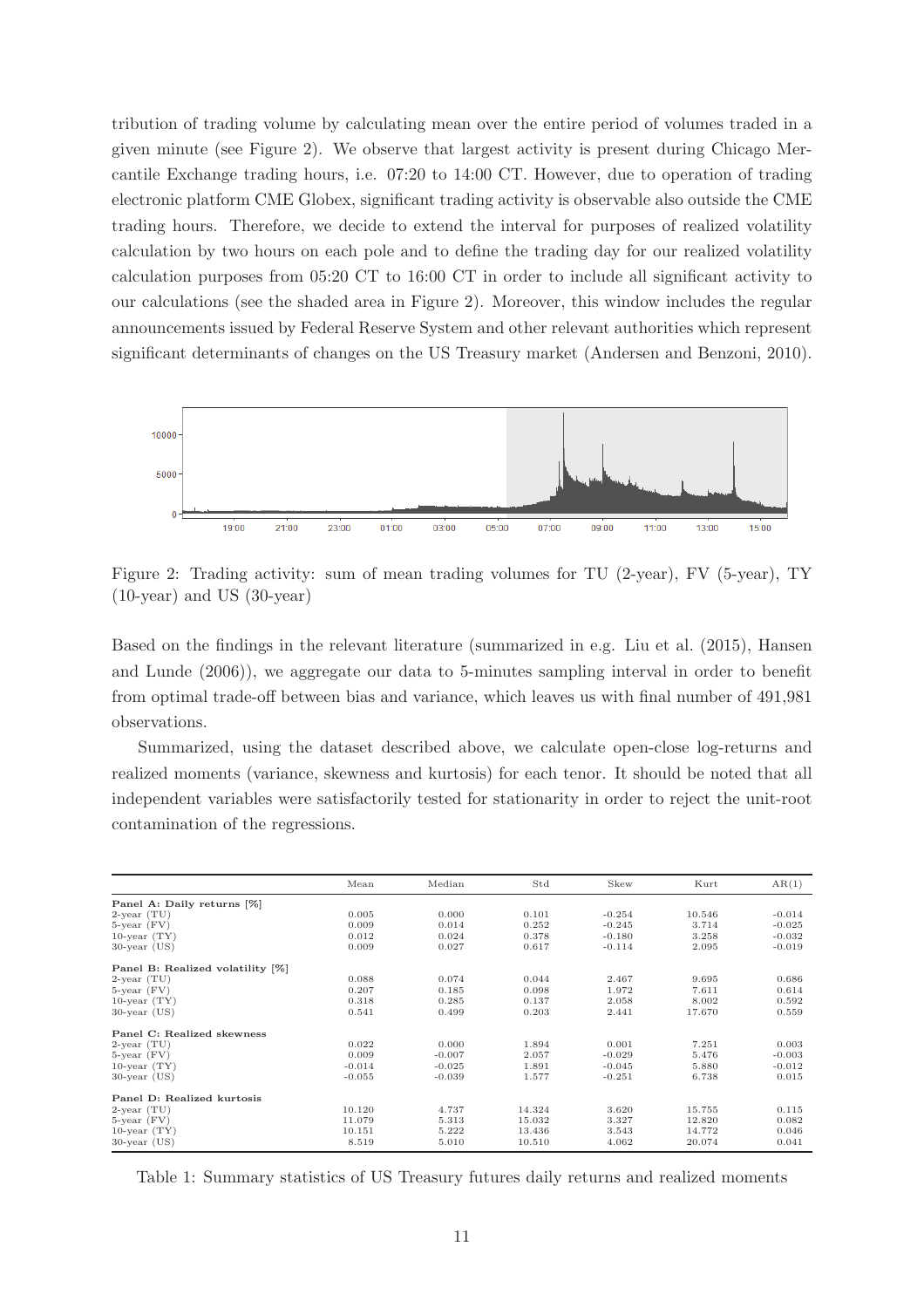Table 1 presents summary statistics of daily returns and realized moments. In Panel A we observe average open-close returns of approximately 0.01% for all maturities. Annualized returns range from 1.3% to 3.0%. Median daily returns as well as their standard deviations increase in maturity. Skewness of daily open-close returns is for all maturities negative and closer to zero for longer maturities. Excess kurtosis is especially apparent in case of the shortest maturity and indicates thicker tails as compared to normal distribution. Commonly for all maturities, AR(1) coefficient is negative and relatively close to 0.

Panel B of Table 1 indicates that both mean and median values of realized volatility are apperently increasing with maturity of the underlying US Treasury as illustrated also in Figure 3 including confidence interval<sup>3</sup> . Annualized realized volatility is ranging from 1.4% for 2-year to 8.6% for 30-year US Treasury bond. First-order serial correlation of realized volatility is for all maturities above 0.5 indicating highly persistent series.



Figure 3: Mean realized volatility term structure

Contrary to the second moment, realized skewness is both in median and average close to zero and not systematically positive or negative. AR(1) correlation is very close to 0. Aslo in case of realized kurtosis there are hardly observable any links with its distributions with maturity.

As mentioned above, instead of explaining real returns we comply with best practice in the literature and work with excess returns earned above risk-free three-month T-bill rate. Further, with respect to trade-off between noisiness and meaningful frequency, we employ the above mentioned variables in weekly frequencies in our model. Whereas weekly log-returns and realized volatility are aggregated by summations of the respective daily observations, weekly measures of realized skewness and kurtosis correspond to weekly means.

Figure 4 presents above specified variables of 10-year US Treasury (other maturities available in Appendix).

<sup>&</sup>lt;sup>3</sup>The term structure was constructed based on mean realized volatility for maturities of 2, 5, 10, and 30 years.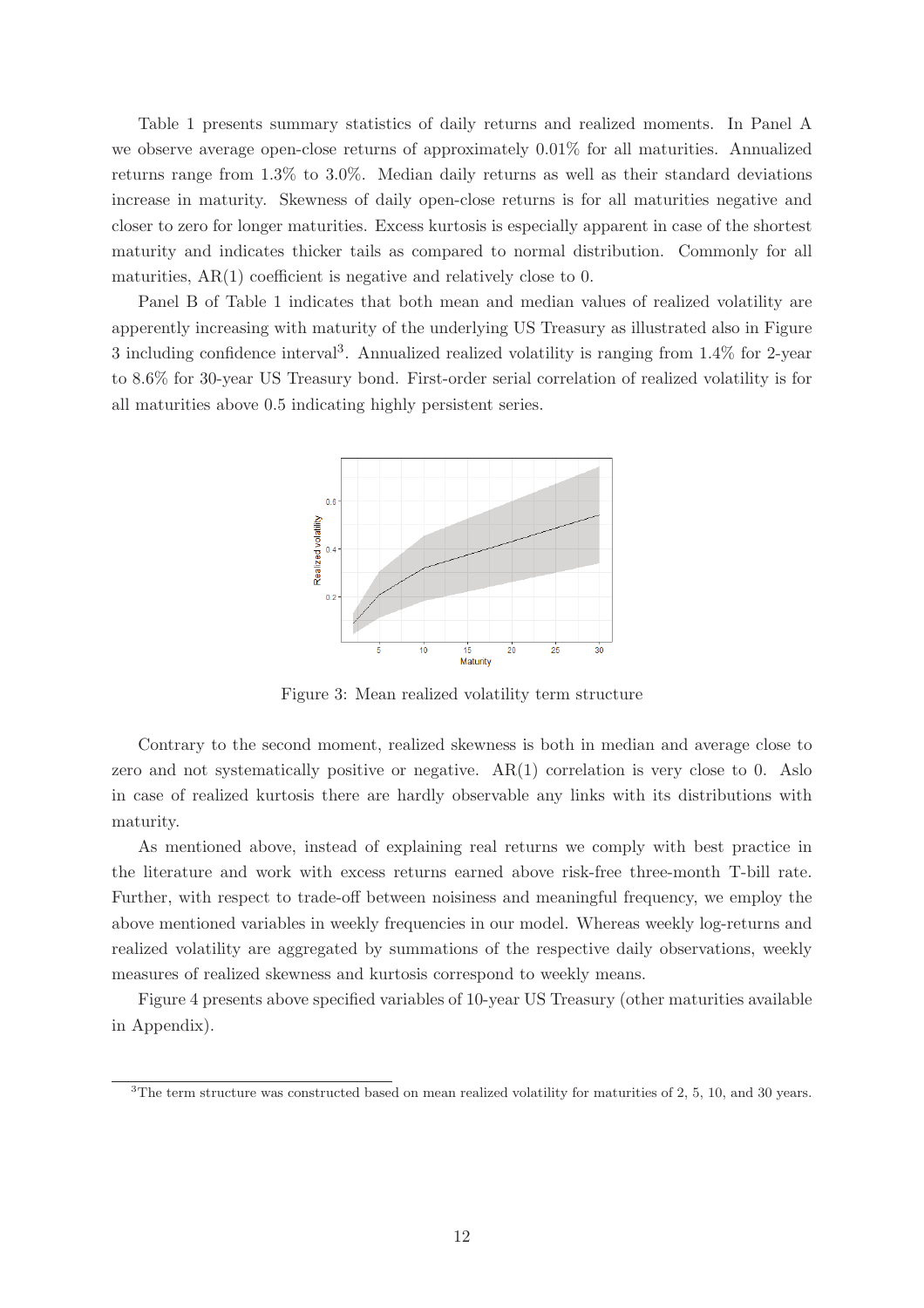

Figure 4: 10-year US Treasury (weekly)

#### 4.2 Control variables

As mentioned earlier, we include control factors proved in the bond return literature to have a certain explanatory power - term spread and default spread. We follow Bali and Peng (2006) who define the spreads as difference between yields on the 10-year Treasury bond and 3-month T-bill, and difference in long-term Moodys BAA-rated and AAA-rated corporate bond yields,respectively. The respective daily yields were obtained from Federal Reserve Bank of St. Louis<sup>4</sup> and are displayed in Figure 5 (descriptive statistics are provided in Appendix).

It is apperent that the spread developments have been reflecting business conditions in the country. Significant flattening of US yield curve (i.e. term spread decreasing to - or even below - zero) has been usually a signal for a forthcoming economic slowdown (Estrella, 2005). Since term spreads are proxy for (unobservable) term premiums investors require for their exposure to longer maturity, term spreads tend to follow the business cycle (Domian and Reichenstein, 1998). Thus, term premiums (and term spreads) increase under poor business conditions and decrease in prosperity. Similarly, default spreads widen during recessions since investors' demand for safer bonds pushes the top-rated yields down. On contrary, when the economy starts to recover and investors trust increases they again shift their interest also to lower-rated bonds which again narrows the default spread<sup>5</sup>.

<sup>4</sup>Link to databank: https://fred.stlouisfed.org/categories/22. Weekly observations were in line with FRED practice constructed as averages. Possible missing observations completed by linear interpolations.

<sup>&</sup>lt;sup>5</sup>It is worth noting that the same economic conditions are captured by dividend yields (Fama and French, 1989).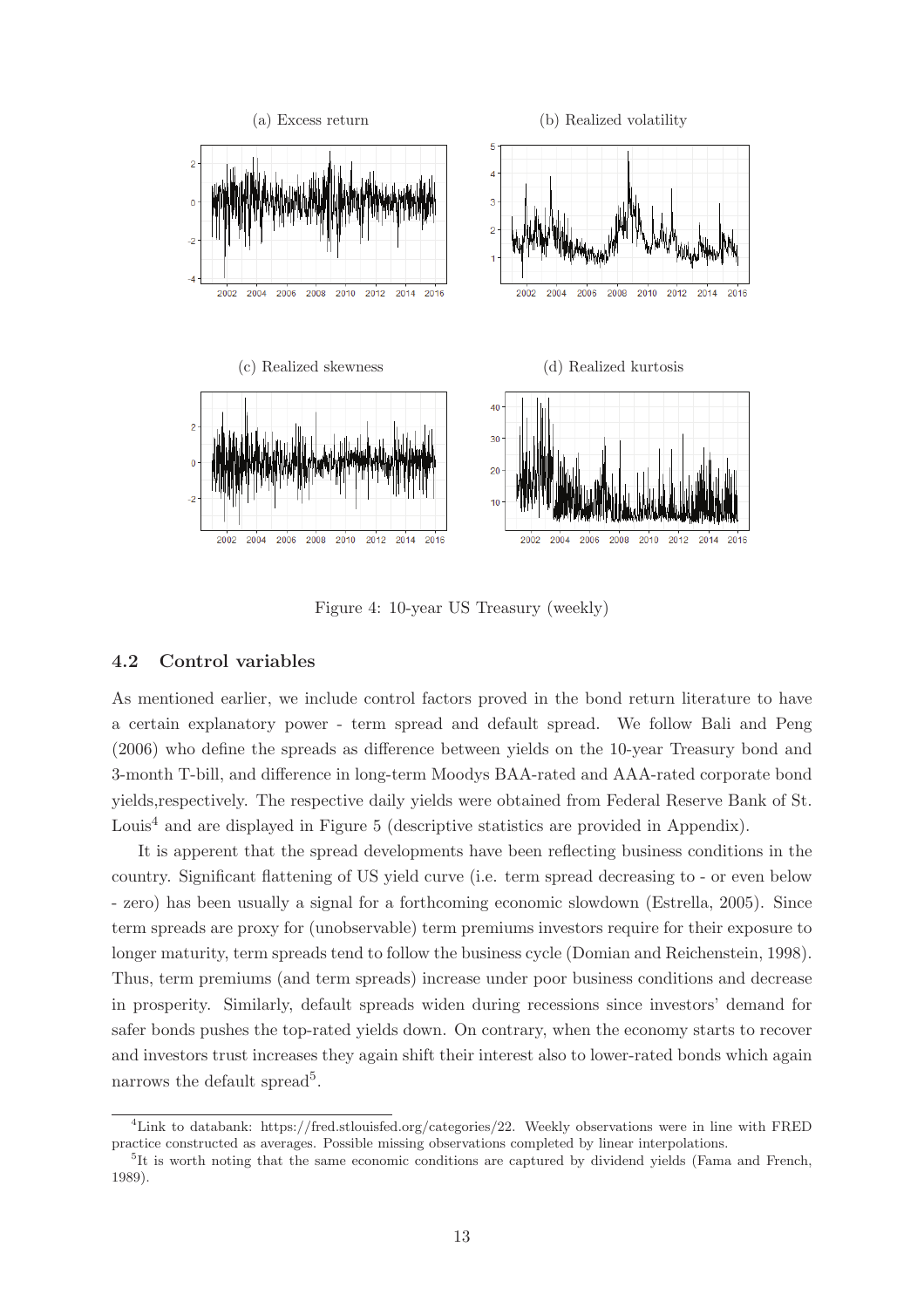

Figure 5: Control variables (weekly): term spread and default spread

## 5 Results

#### 5.1 Effect of realized moments on future excess bond returns

Contribution of realized moments (and control variables) for future excess bond returns predictions is summarized in Table 2. On the first sight the prediction model is underperforming in case of the shortest 2-year maturity bond since the intercept turns out to be significant. We assign this finding to different nature (and drivers) for maturities on the short-end of US Treasury term structure as compared to medium- and long-term maturities as might be observed on Figure 1. On the contrary, in all other cases the variables appear to explain the variations in weekly bond excess returns well leaving the intercept insignificant. Therefore, when interpreting the results of inter-termporal risk-return tradeoff, we refer to returns of 5-year (FV), 10-year (TY) and 30-year (US) Treasury futures.

| Inter-temporal | TU          | <b>FV</b>   | TY          | US          |
|----------------|-------------|-------------|-------------|-------------|
| (Intercept)    | $-0.077*$   | $-0.064$    | $-0.058$    | $-0.010$    |
|                | (0.032)     | (0.081)     | (0.125)     | (0.224)     |
| medRVol        | $-0.042$    | $-0.079$    | $-0.102$    | $-0.064$    |
|                | (0.057)     | (0.056)     | (0.078)     | (0.095)     |
| RSkew          | $-0.020$    | $-0.070*$   | $-0.119$ ** | $-0.206$ *  |
|                | (0.016)     | (0.031)     | (0.047)     | (0.081)     |
| RKurt          | $-0.002$    | $-0.003$    | $-0.002$    | $-0.010$    |
|                | (0.001)     | (0.003)     | (0.004)     | (0.009)     |
| $ret_{t-1}$    | 0.034       | 0.083       | 0.081       | 0.064       |
|                | (0.063)     | (0.054)     | (0.057)     | (0.052)     |
| Term           | $0.037$ *** | $0.065$ *** | $0.097$ *** | $0.143$ *** |
|                | (0.008)     | (0.018)     | (0.027)     | (0.042)     |
| Def            | 0.029       | 0.047       | 0.054       | $-0.028$    |
|                | (0.022)     | (0.067)     | (0.115)     | (0.211)     |
| $\rm N$        | 782         | 782         | 782         | 782         |
| $R^2$          | 5.1%        | $3.1\%$     | 2.5%        | 1.9%        |

\*\*\*  $p < 0.001$ ; \*\*  $p < 0.01$ ; \*  $p < 0.05$ .

Table 2: Inter-temporal regression of excess returns on realized moments and control variables. Dependent variable excess bond return is regressed on lagged median realized volatility (medR-Vol), lagged realized skewness (RSkew), lagged realized kurtosis (RKurt), lagged excess bond return  $(r_{t-1})$ , lagged term spread (Term), and lagged default spread (Def). Heteroskedasticity and autocorrelation robust standard errors are provided in parantheses. Asterisks indicate significance levels.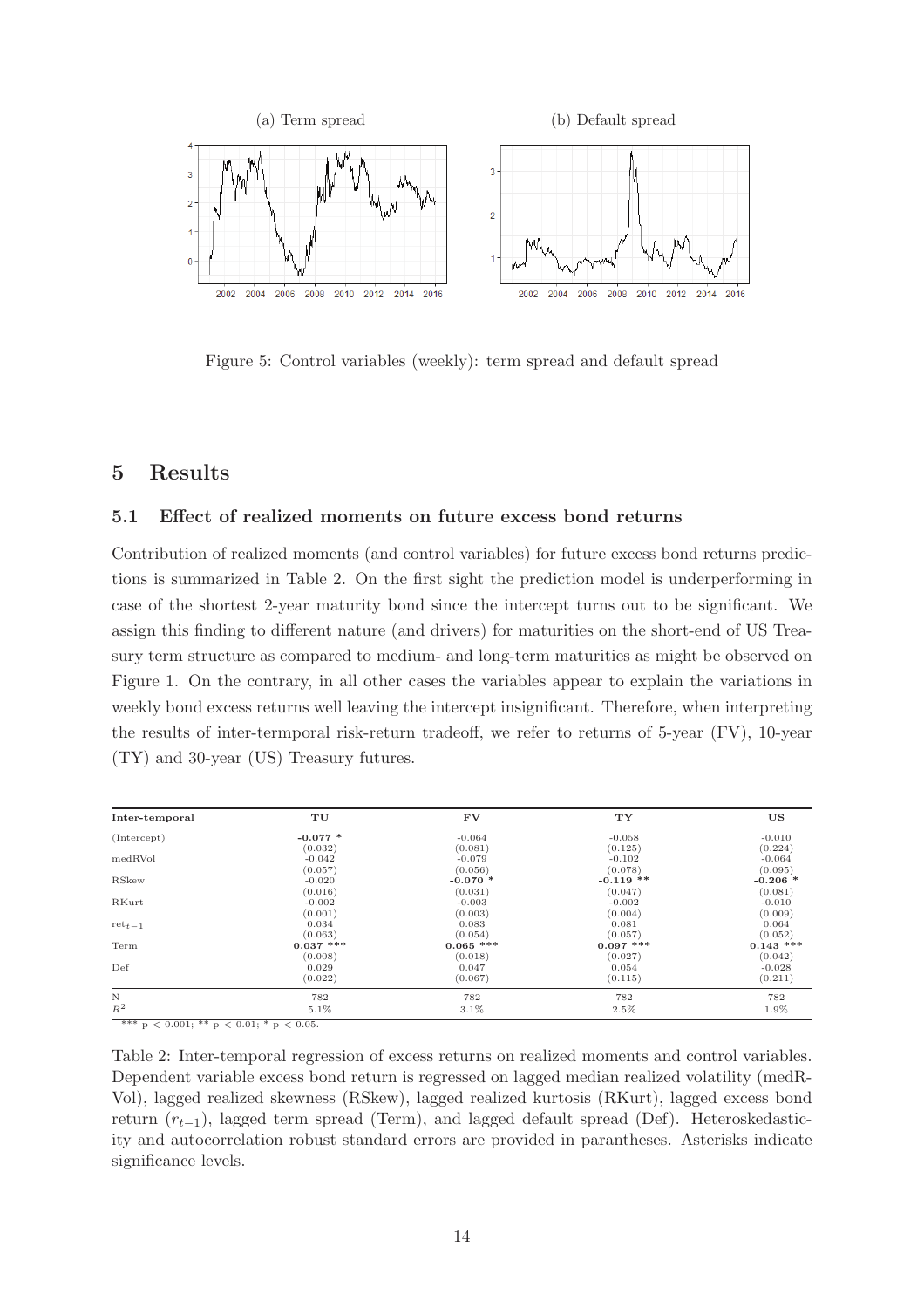In line with ambiguous existing empirical evidence of volatility affecting future returns, we find insignificant result for median realized volatility<sup>6</sup>. The effect remains insignificant even if we control for skewness regime (i.e. whether returns were skewed positively or negatively in the respective week). On the other hand, we find significantly negative effect of realized skewness which is in line both with theory and majority of available empirical studies (though focused on equities). We find the effect to be stronger in its magnitude for longer maturities<sup>7</sup>. As far as realized kurtosis is concerned, we confirm that also in case of Treasury bond futures there si no clear empirical evidence of the effect on future returns. From control variables, we comply with existing research and find positive significant effect<sup>8</sup> of term spread while both past return and default spread remain insignificant. It is worth mentioning that we have also tested other control variable, namely forward rates<sup>9</sup> as successfully applied by Cochrane and Piazzesi (2005) gained from database accompanying the work by Gürkaynak et al. (2007). The effects of realized moments remained whereas the forward rates turned out to be insignificant<sup>10</sup>.

With respect to the noise in the high-frequency return data the adjusted  $R^2$  varying around 2-3% for estimation results on weekly data seems reasonable and is also consistent with the previous comparable studies (e.g. Bali and Peng (2006)). Further, it is worth mentioning that due to exclusion of low-activity periods (overnight) realized measures tend to underestimate the daily variation in returns.

#### 5.2 Effect of realized moments on contemporaneous excess bond returns

In addition to the predictive power, we have also inspected to what extent are realized moments priced in contemporaneous excess returns of US Treasury futures. Similarly as in forwardlooking model, we find intercept significant in case of 2-year Treasury which leads us to the analogical conclusion that the realized moments are not satisfactory in explaining variations in contemporaneous returns for short-end maturities. Estimation results of model formulated in Equation 9 are summarized in Table 3.

With respect to Singleton and Wingender (1986) conclusion that positive skewness of returns is likely to be followed by negative skewness in the following period, we get reversed signs of skewness effect on contemporaneous returns. This finding is also in line with propositions by Xu (2007) who claimed that due to price convexity (i.e. behavioural premise of over-reaction to good news and under-reaction to bad news) the contemporaneous correlation of returns and skewness is positive.

As far as return-volatilty is concerned, when tested without interaction term of skewness regime and volatility, median realized volatility turned out to be insignificant  $11$ . On the contrary, after accounting for positive (or negative) skewness, we have obtained significant estimates

 ${}^{6}$ We estimated also the same model specification with realized volatility measure as defined by Andersen et al. (2003) as:  $RV_t = \sum_{i=1}^{N} r_{t,i} r'_{t,i}$  with very similar results in terms of magnitude and significance (results available upon request).

<sup>&</sup>lt;sup>7</sup>This finding holds even for standardized returns.

<sup>8</sup>For standardized returns the effect magnitude is approximately stable across maturities.

<sup>&</sup>lt;sup>9</sup>2-year, 3-year, 4-year and 5-year forward rates were used as control explanatory variables.

<sup>&</sup>lt;sup>10</sup>We assign this finding to different structure and frequency of the dataset.

<sup>&</sup>lt;sup>11</sup>Results available upon request.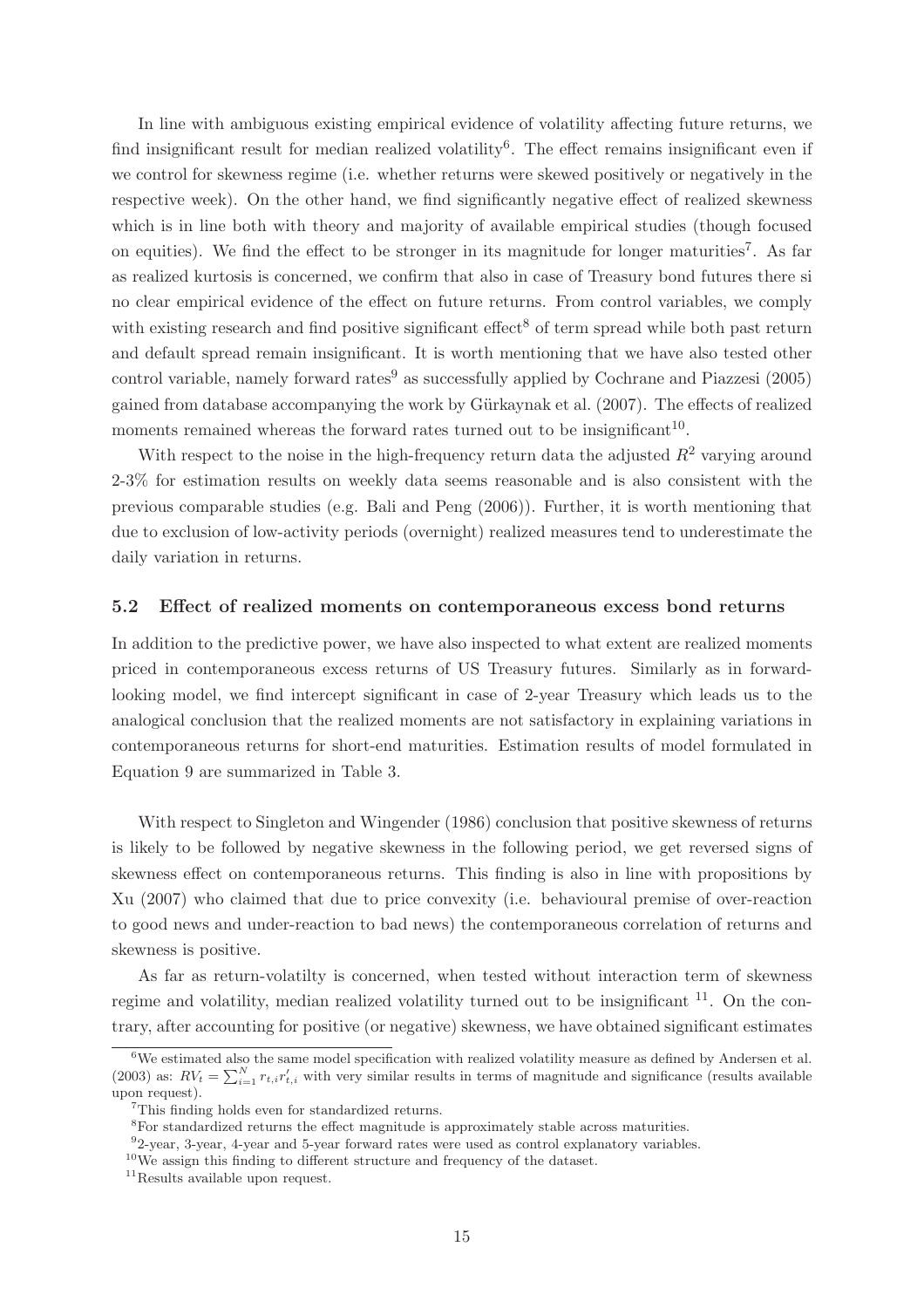| Intra-temporal       | TU           | <b>FV</b>    | TY.         | US          |
|----------------------|--------------|--------------|-------------|-------------|
| (Intercept)          | $-0.083$ *** | $-0.096$     | $-0.016$    | 0.056       |
|                      | (0.024)      | (0.059)      | (0.090)     | (0.176)     |
| medRVol              | $-0.076$     | $-0.204$ *** | $-0.225$ ** | $-0.233$ ** |
|                      | (0.053)      | (0.057)      | (0.072)     | (0.085)     |
| RSkew                | $0.119$ ***  | $0.227$ ***  | $0.348$ *** | $0.688$ *** |
|                      | (0.011)      | (0.027)      | (0.042)     | (0.079)     |
| RKurt                | $-0.002$ *   | 0.001        | 0.001       | $-0.001$    |
|                      | (0.001)      | (0.002)      | (0.004)     | (0.008)     |
| $\mathrm{ret}_{t-1}$ | 0.033        | 0.047        | 0.034       | 0.026       |
|                      | (0.032)      | (0.028)      | (0.033)     | (0.032)     |
| Term                 | $0.028$ ***  | $0.030*$     | 0.021       | 0.021       |
|                      | (0.006)      | (0.013)      | (0.020)     | (0.032)     |
| Def                  | 0.013        | 0.063        | 0.081       | 0.149       |
|                      | (0.015)      | (0.050)      | (0.072)     | (0.129)     |
| $I \times medRVol$   | $0.233$ ***  | $0.335$ ***  | $0.342$ *** | $0.322$ *** |
|                      | (0.046)      | (0.054)      | (0.053)     | (0.050)     |
| $\rm N$              | 782          | 782          | 782         | 782         |
| $R^2$                | 45.7%        | 45.0%        | 42.2%       | 41.4%       |

\*\*\*  $p < 0.001$ ; \*\*  $p < 0.01$ ; \*  $p < 0.05$ .

Table 3: Intra-temporal regression of excess returns on realized moments and control variables. Dependent variable excess bond return is regressed on median realized volatility (medRVol), realized skewness (RSkew), realized kurtosis (RKurt), excess bond return  $(r_{t-1})$ , term spread (Term), default spread (Def), and interaction term of skewness regime and median realized volatility  $(I \times \text{medRVol})$ . Heteroskedasticity and autocorrelation robust standard errors are provided in parantheses. Asterisks indicate significance levels.

on volatility effect on contemporaneous returns which contributes to proposition of Theodossiou and Savva (2015) about risk-return tradeoff being affected by skewness. For zero or negative weekly skewsness negative return-volatility relation is found. On the contrary, for positive skewness the relationship turns to out to be positive for all maturities.

In addition to inspection of the entire 2001 - 2015 period, we have estimated rolling regressions of yearly windows. Having the highest explanatory power, we focus on analyzing return-skewness relationship which was found to be significant for the entire timeframe. Period of global financial crisis appears to be specific in significantly higher effect of skewness on returns. Corresponding slope coefficients and their p-values are provided in Figure 6.



Figure 6: Effect of skewness on contemporaneous excess bond return over time - TY case: Rolling regressions of weekly excess TY return on TY realized skewness (and other independent variables - see Equation 9) are estimated based on rolling windows of past 52 (year equivalent) observations.

Searching further for ambiguity of volatility-return relationship, we dive to higher frequency and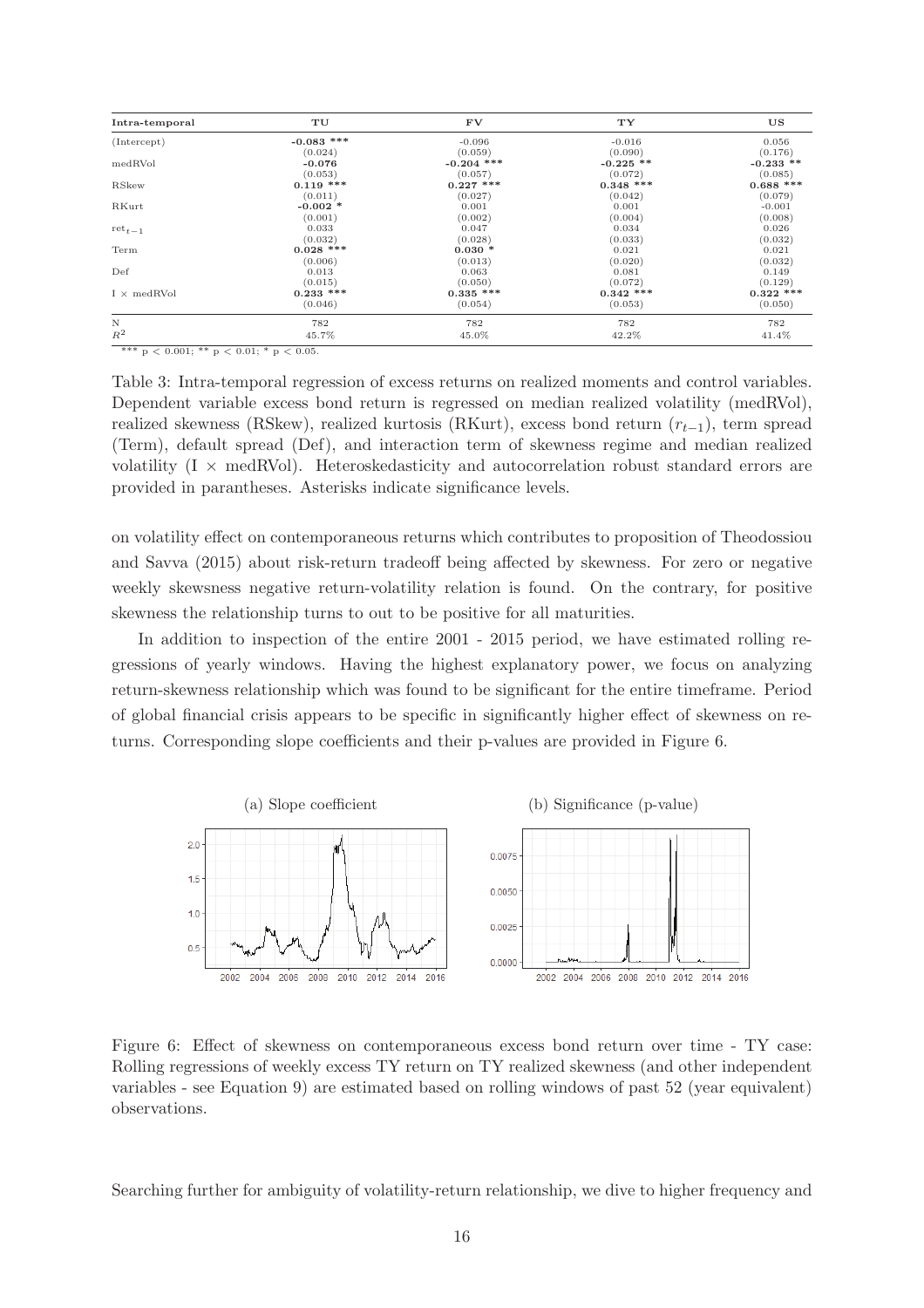inspect correlation structure of daily open-close return to realized volatility of the particular fixed income instrument in various volatility-based clusters. The four clusters are constructed according to the degree of volatility observed on that day. We have sorted the daily observations on return and volatility to four groups according to the corresponding quartile of the realized volatility during the concrete day, i.e. the first quartile (Q1) contains the days with the lowest volatility whereas the fourth quartile (Q4) contains the most volatile days. Correlation results are summarized in Figure 7.



Figure 7: Correlation analysis of realized volatility and return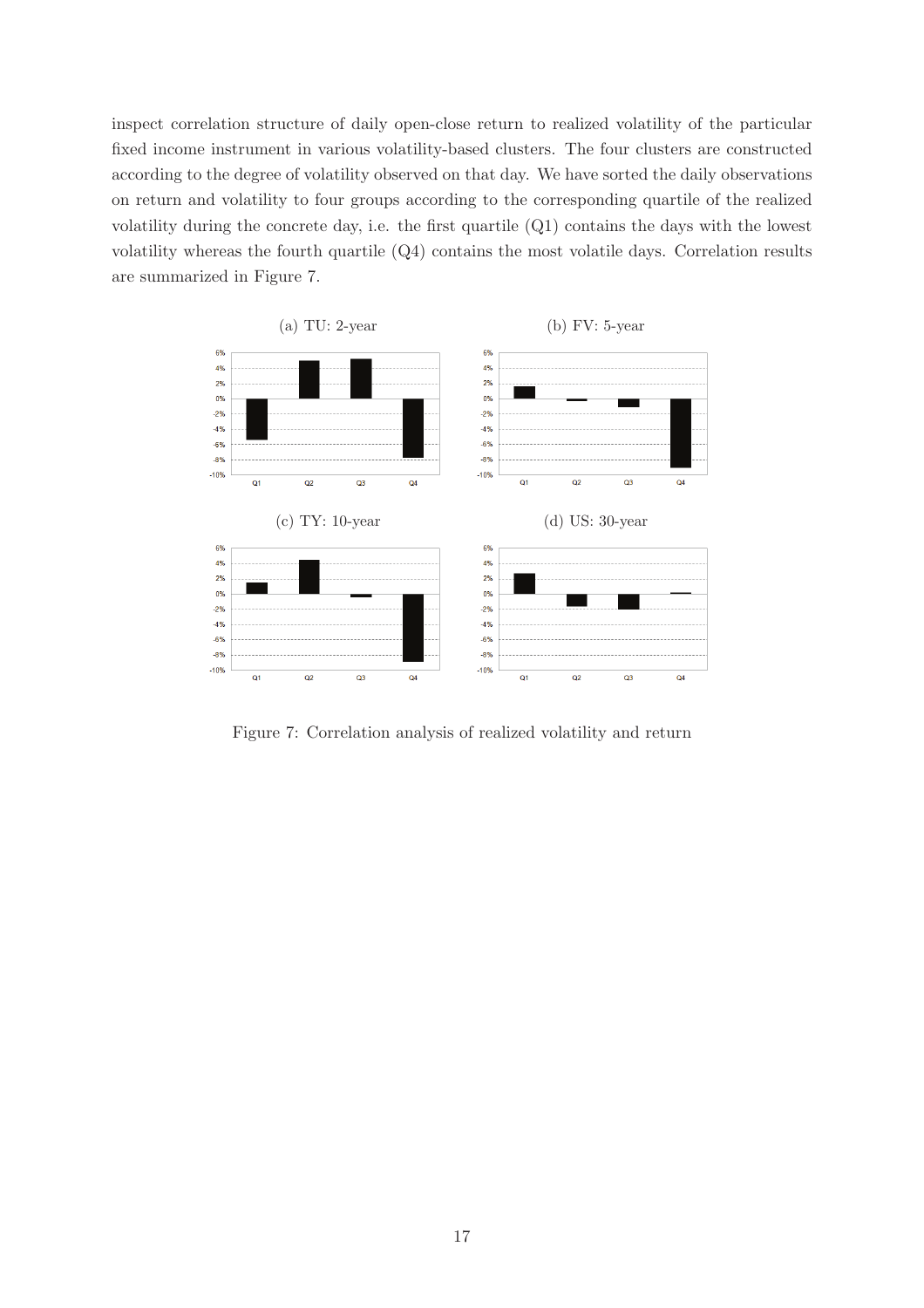The correlation structure suggests that the ambiguity of the empirical evidence based on the entire dataset irrespective of the volatility regime might be driven by the differences in the return-risk correlations for individual volatility quartiles. It might be immediately observed that risk-return correlation is varying both in sign and size when conditioned on the volatility quartiles for all the maturities. Interestingly, 2-year, 5-year and 10-year tenors commonly exhibit significant negative correlation of risk and return in the high-volatility regime. For completeness we also attach the analysis of mean daily returns conditioned on volatility quartiles in Appendix (Figure 12) contributing to the observed empirical phenomena of insignificance or ambiguity of the contemporaneous risk-return analysis.

## 6 Conclusion

Motivated by mixed empirical evidence of the risk-return trade-off on the financial markets and sparse literature focusing on government bonds we contribute by performing the analysis of informational content of realized moments on bond returns across the entire term structure both in inter-temporal and intra-temporal perspective.

First, we find significant predictive contribution of realized skewness on subsequent excess bond returns. We conclude that the effect of realized skewness has negative impact on the next week excess returns which is in line with existing theoretical and empirical works focused on stock returns. On the contrary, effects of the second and the fourth moment remain insignificant.

Second, we inspect contemporaneous relationship between excess bond returns and realized moments. In this case all moments except realized kurtosis are found to be priced in bond returns. Interestingly the direction of the volatility effect is dependent on skewness regime (i.e. negative or positive skewness).

Finally, we have also inspected the features of daily returns and the risk-return relationship (in terms of correlations) conditioned on the volatility regimes (defined as volatility quartiles). We have detected structural differences in the risk-return relationships ranging from slightly positive to distinctly negative correlations. Moreover, the average of daily returns in individual volatility classes significantly differ from the unconditional means and, most notably, turn to be relatively large and negative under high-volatility.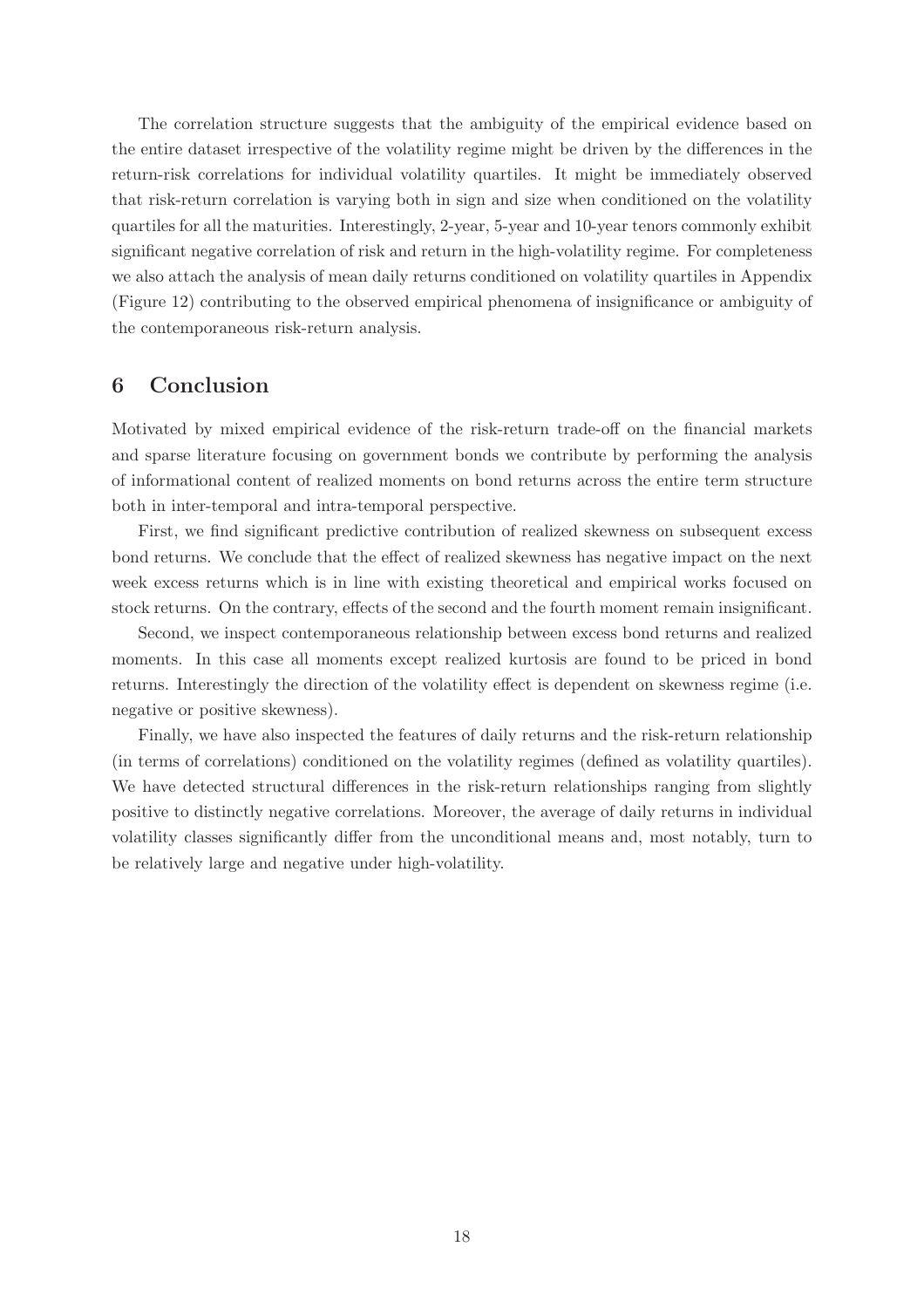#### References

- Adrian, T., Crump, R. K., and Moench, E. (2013). Pricing the term structure with linear regressions. Journal of Financial Economics, 110(1):110–138.
- Adrian, T. and Rosenberg, J. (2008). Stock returns and volatility: Pricing the short-run and long-run components of market risk. The Journal of Finance, 63(6):2997–3030.
- Amaya, D., Christoffersen, P., Jacobs, K., and Vasquez, A. (2015). Does realized skewness predict the cross-section of equity returns? Journal of Financial Economics, 118(1):135–167.
- Amromin, G. and Sharpe, S. (2012). From the horse's mouth: How do investor expectations of risk and return vary with economic conditions? Chicago Working Paper, (8).
- Andersen, T. G. and Benzoni, L. (2010). Do bonds span volatility risk in the us treasury market? a specification test for affine term structure models. The Journal of Finance, 65(2):603–653.
- Andersen, T. G. and Bollerslev, T. (1998). Answering the skeptics: Yes, standard volatility models do provide accurate forecasts. International Economic Review, pages 885–905.
- Andersen, T. G., Bollerslev, T., Diebold, F. X., and Labys, P. (2003). Modeling and forecasting realized volatility. Econometrica, 71(2):579–625.
- Andersen, T. G., Bollerslev, T., Diebold, F. X., and Vega, C. (2007). Real-time price discovery in global stock, bond and foreign exchange markets. Journal of International Economics, 73(2):251–277.
- Andersen, T. G., Dobrev, D., and Schaumburg, E. (2012). Jump-robust volatility estimation using nearest neighbor truncation. Journal of Econometrics, 169(1):75–93.
- Andersen, T. G. and Teräsvirta, T. (2009). Realized volatility. In Handbook of financial time series, pages 555–575. Springer.
- Ang, A., Hodrick, R. J., Xing, Y., and Zhang, X. (2006). The cross-section of volatility and expected returns. The Journal of Finance, 61(1):259–299.
- Ang, A., Hodrick, R. J., Xing, Y., and Zhang, X. (2009). High idiosyncratic volatility and low returns: International and further us evidence. Journal of Financial Economics, 91(1):1–23.
- Bali, T. G., Cakici, N., and Whitelaw, R. F. (2011). Maxing out: Stocks as lotteries and the cross-section of expected returns. Journal of Financial Economics, 99(2):427–446.
- Bali, T. G. and Murray, S. (2013). Does risk-neutral skewness predict the cross-section of equity option portfolio returns? Journal of Financial and Quantitative Analysis, 48(4):1145–1171.
- Bali, T. G. and Peng, L. (2006). Is there a risk-return trade-off? evidence from high-frequency data. Journal of Applied Econometrics, 21(8):1169–1198.
- Barberis, N. and Huang, M. (2008). Stocks as lotteries: The implications of probability weighting for security prices. American Economic Review, 98(5):2066–2100.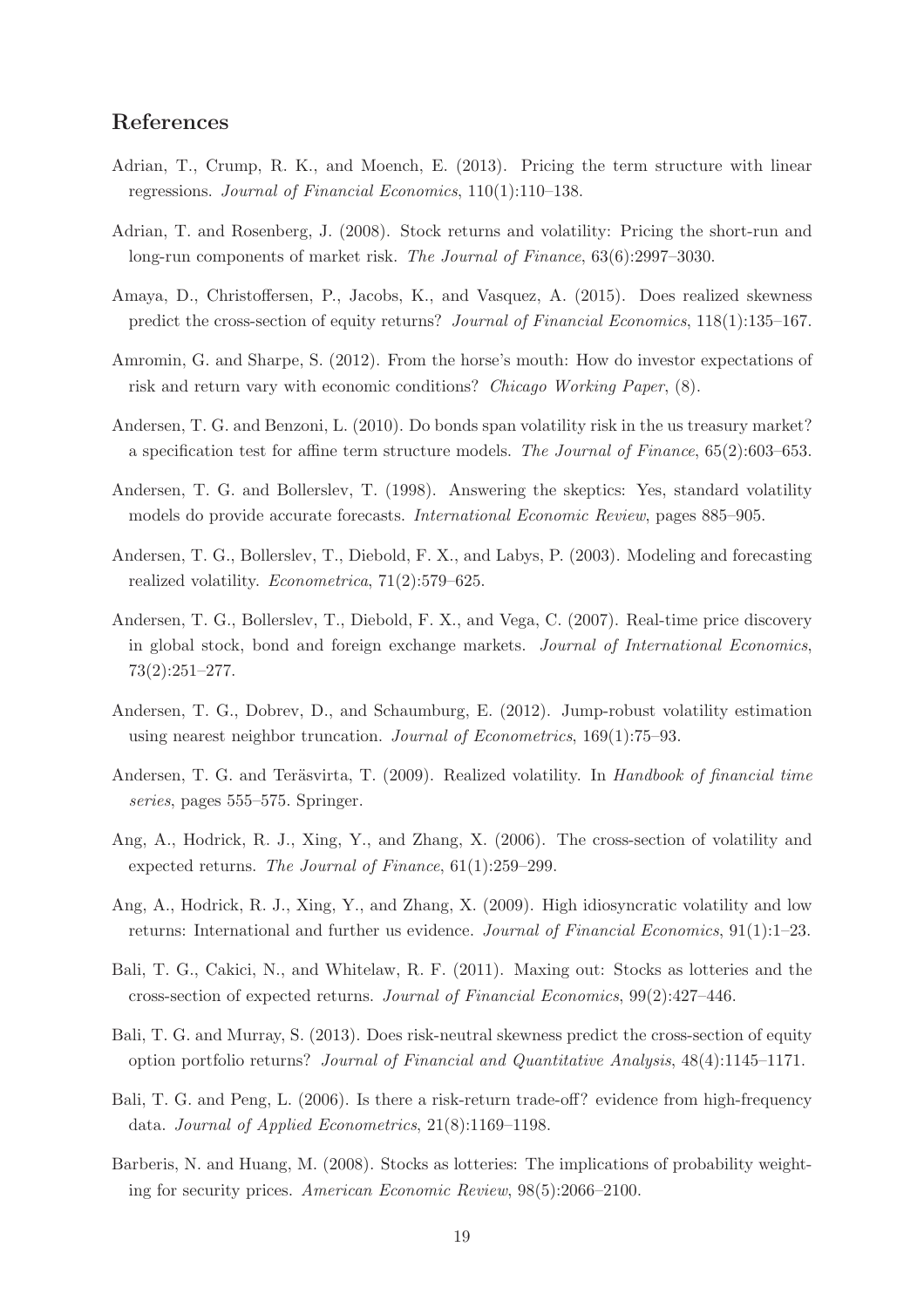- Bollerslev, T., Todorov, V., and Xu, L. (2015). Tail risk premia and return predictability. Journal of Financial Economics, 118(1):113–134.
- Boyer, B., Mitton, T., and Vorkink, K. (2009). Expected idiosyncratic skewness. The Review of Financial Studies, 23(1):169–202.
- Boyer, B. H. and Vorkink, K. (2014). Stock options as lotteries. The Journal of Finance, 69(4):1485–1527.
- Brandt, M. W., Kavajecz, K. A., and Underwood, S. E. (2007). Price discovery in the treasury futures market. Journal of Futures Markets, 27(11):1021–1051.
- Byun, S.-J. and Kim, D.-H. (2016). Gambling preference and individual equity option returns. Journal of Financial Economics, 122(1):155–174.
- Cai, N. and Jiang, X. (2008). Corporate bond returns and volatility. Financial Review, 43(1):1– 26.
- Campbell, J. Y., Lettau, M., Malkiel, B. G., and Xu, Y. (2001). Have individual stocks become more volatile? an empirical exploration of idiosyncratic risk. The Journal of Finance, 56(1):1– 43.
- Campbell, J. Y. and Shiller, R. J. (1991). Yield spreads and interest rate movements: A bird's eye view. The Review of Economic Studies, 58(3):495–514.
- Chung, K. e. a. (2018). Volatility and the cross-section of corporate bond returns. Journal of Financial Economics. Forthcoming.
- Cochrane, J. H. (2009). Asset Pricing: Revised Edition. Princeton University Press.
- Cochrane, J. H. and Piazzesi, M. (2005). Bond risk premia. American Economic Review, 95(1):138–160.
- Conrad, J., Dittmar, R. F., and Ghysels, E. (2013). Ex ante skewness and expected stock returns. The Journal of Finance, 68(1):85–124.
- Domian, D. L. and Reichenstein, W. (1998). Term spreads and predictions of bond and stock excess returns. Financial Services Review, 7(1):25–44.
- Dotsis, G. (2017). The market price of risk of the volatility term structure.
- Duffee, G. R. (2011). Information in (and not in) the term structure. The Review of Financial Studies, 24(9):2895–2934.
- Dufour, J.-M., Garcia, R., and Taamouti, A. (2012). Measuring high-frequency causality between returns, realized volatility, and implied volatility. Journal of Financial Econometrics, 10(1):124–163.
- Ebert, S. and Wiesen, D. (2011). Testing for prudence and skewness seeking. Management Science, 57(7):1334–1349.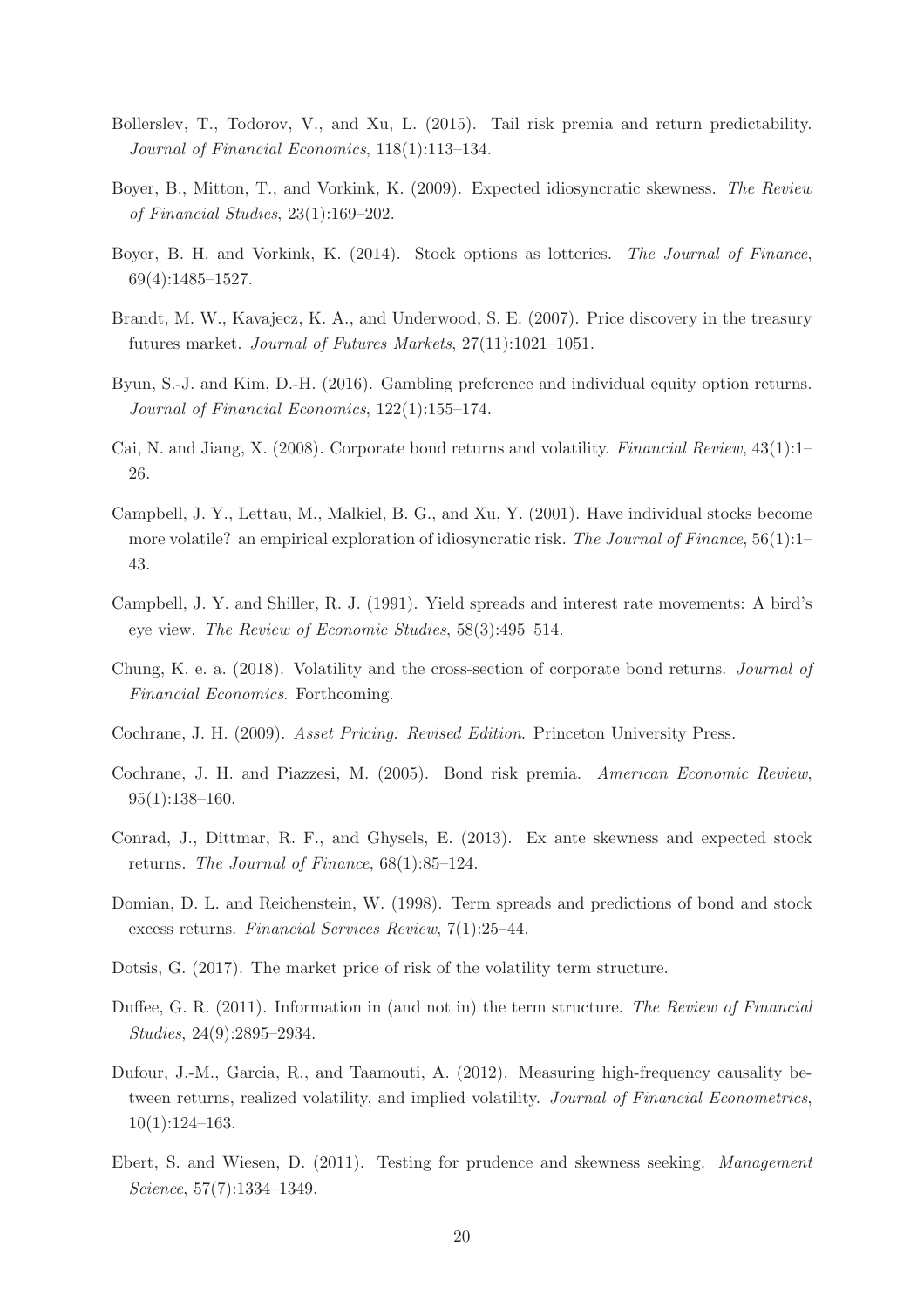- Engle, R. F. (1998). Macroeconomic announcements and volatility of treasury futures. Economics Working Paper Series, Department of Economics, UC San Diego.
- Estrella, A. (2005). The yield curve as a leading indicator: frequently asked questions. New York Fed.
- Fama, E. F. (1976). Forward rates as predictors of future spot rates. Journal of Financial Economics, 3(4):361–377.
- Fama, E. F. (1984). The information in the term structure. Journal of financial economics, 13(4):509–528.
- Fama, E. F. and Bliss, R. R. (1987). The information in long-maturity forward rates. The American Economic Review, pages 680–692.
- Fama, E. F. and French, K. R. (1989). Business conditions and expected returns on stocks and bonds. Journal of financial economics, 25(1):23–49.
- Fama, E. F. and French, K. R. (1993). Common risk factors in the returns on stocks and bonds. Journal of Financial Economics, 33(1):3–56.
- Fernandez-Perez, A., Frijns, B., Fuertes, A.-M., and Miffre, J. (2018). The skewness of commodity futures returns. Journal of Banking  $\mathcal B$  Finance, 86:143-158.
- Feunou, B., Fontaine, J.-S., Taamouti, A., and Tédongap, R. (2013). Risk premium, variance premium, and the maturity structure of uncertainty. Review of Finance, 18(1):219–269.
- Gargano, A., Pettenuzzo, D., and Timmermann, A. (2017). Bond return predictability: Economic value and links to the macroeconomy. Management Science.
- Gürkaynak, R. S., Sack, B., and Wright, J. H. (2007). The us treasury yield curve: 1961 to the present. Journal of monetary Economics, 54(8):2291–2304.
- Haas, M. (2007). Do investors dislike kurtosis? Economics Bulletin, 7(2):1–9.
- Hansen, P. R. and Lunde, A. (2006). Realized variance and market microstructure noise. Journal of Business & Economic Statistics,  $24(2):127-161$ .
- Johnson, T. L. (2017). Risk premia and the vix term structure. *Journal of Financial and* Quantitative Analysis, 52(6):2461–2490.
- Jondeau, E., Zhang, Q., and Zhu, X. (2019). Average skewness matters. Journal of Financial Economics.
- Kahneman, D. and Tversky, A. (1979). Prospect theory: An analysis of decision under risk. Econometrica, 47(2):263–292.
- Kimball, M. S. et al. (1990). Precautionary saving in the small and in the large. Econometrica, 58(1):53–73.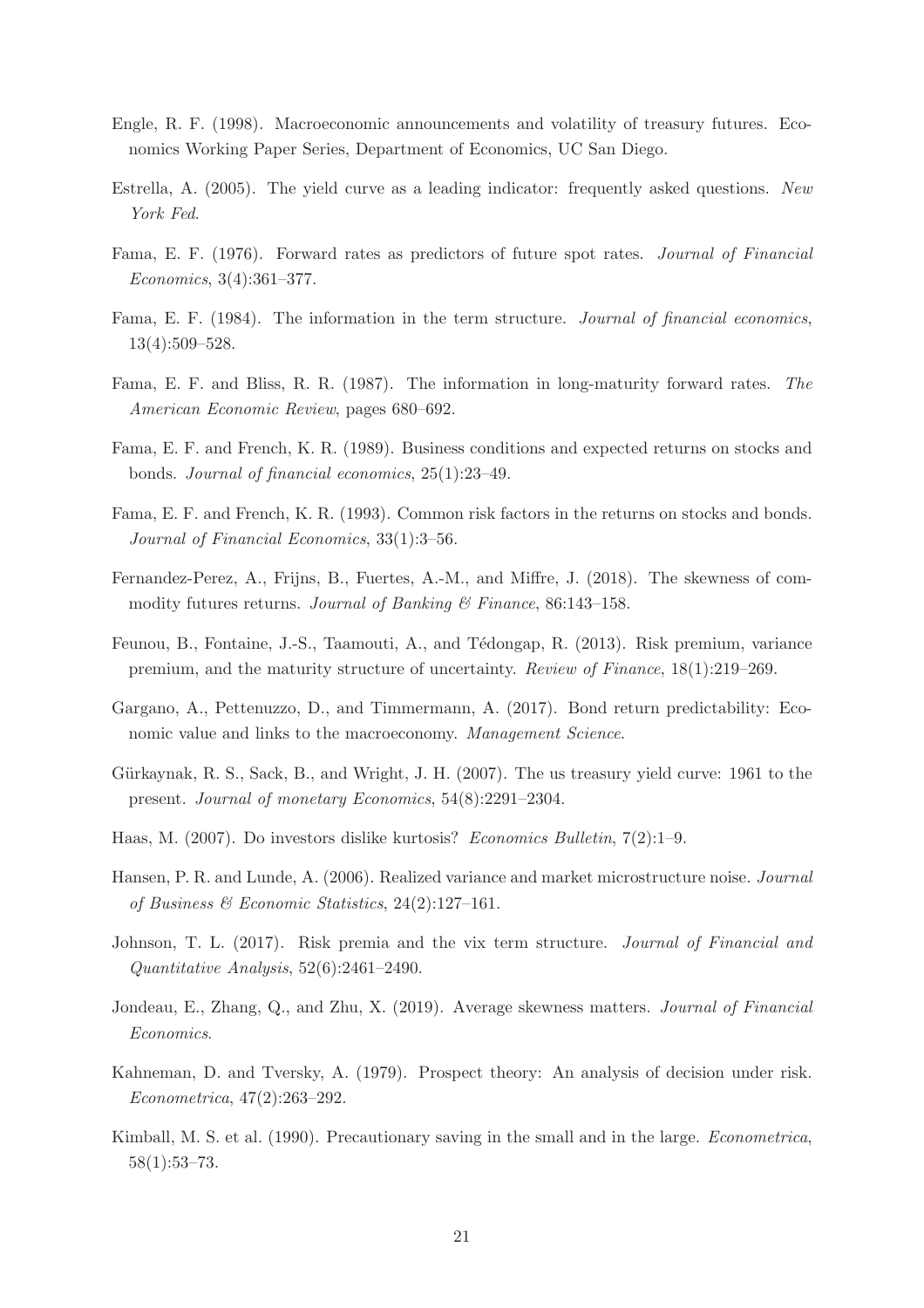- Kozhan, R., Neuberger, A., and Schneider, P. (2013). The skew risk premium in the equity index market. The Review of Financial Studies, 26(9):2174–2203.
- Kraus, A. and Litzenberger, R. H. (1976). Skewness preference and the valuation of risk assets. The Journal of finance, 31(4):1085–1100.
- Kumar, A. (2009). Who gambles in the stock market? The Journal of Finance, 64(4):1889–1933.
- Liu, L. Y., Patton, A. J., and Sheppard, K. (2015). Does anything beat 5-minute RV? a comparison of realized measures across multiple asset classes. Journal of Econometrics, 187(1):293– 311.
- Ludvigson, S. C. and Ng, S. (2009). Macro factors in bond risk premia. The Review of Financial Studies, 22(12):5027–5067.
- Malkiel, B. G. and Fama, E. F. (1970). Efficient capital markets: A review of theory and empirical work. The Journal of Finance, 25(2):383–417.
- Mitton, T. and Vorkink, K. (2007). Equilibrium underdiversification and the preference for skewness. The Review of Financial Studies, 20(4):1255–1288.
- Mueller, P. and Whelan, P. (2017). Volatility risk and expected returns.
- Neuberger, A. (2012). Realized skewness. The Review of Financial Studies, 25(11):3423–3455.
- Panzarino, O., Potente, F., and Puorro, A. (2016). BTP futures and cash relationships: A high frequency data analysis. Working Paper 1083, Banca d'Italia.
- Rehman, Z. and Vilkov, G. (2012). Risk-neutral skewness: Return predictability and its sources. Available at SSRN 1301648.
- Scott, R. C. and Horvath, P. A. (1980). On the direction of preference for moments of higher order than the variance. The Journal of Finance, 35(4):915–919.
- Singleton, J. C. and Wingender, J. (1986). Skewness persistence in common stock returns. Journal of Financial and Quantitative Analysis, 21(3):335–341.
- Theodossiou, P. and Savva, C. S. (2015). Skewness and the relation between risk and return. Management Science, 62(6):1598–1609.
- Wang, Y.-H. and Yen, K.-C. (2017). The information content of the implied volatility term structure on future returns. European Financial Management.
- Wright, J. H. and Zhou, H. (2009). Bond risk premia and realized jump risk. *Journal of Banking* & Finance, 33(12):2333–2345.
- Xu, J. (2007). Price convexity and skewness. The Journal of Finance, 62(5):2521–2552.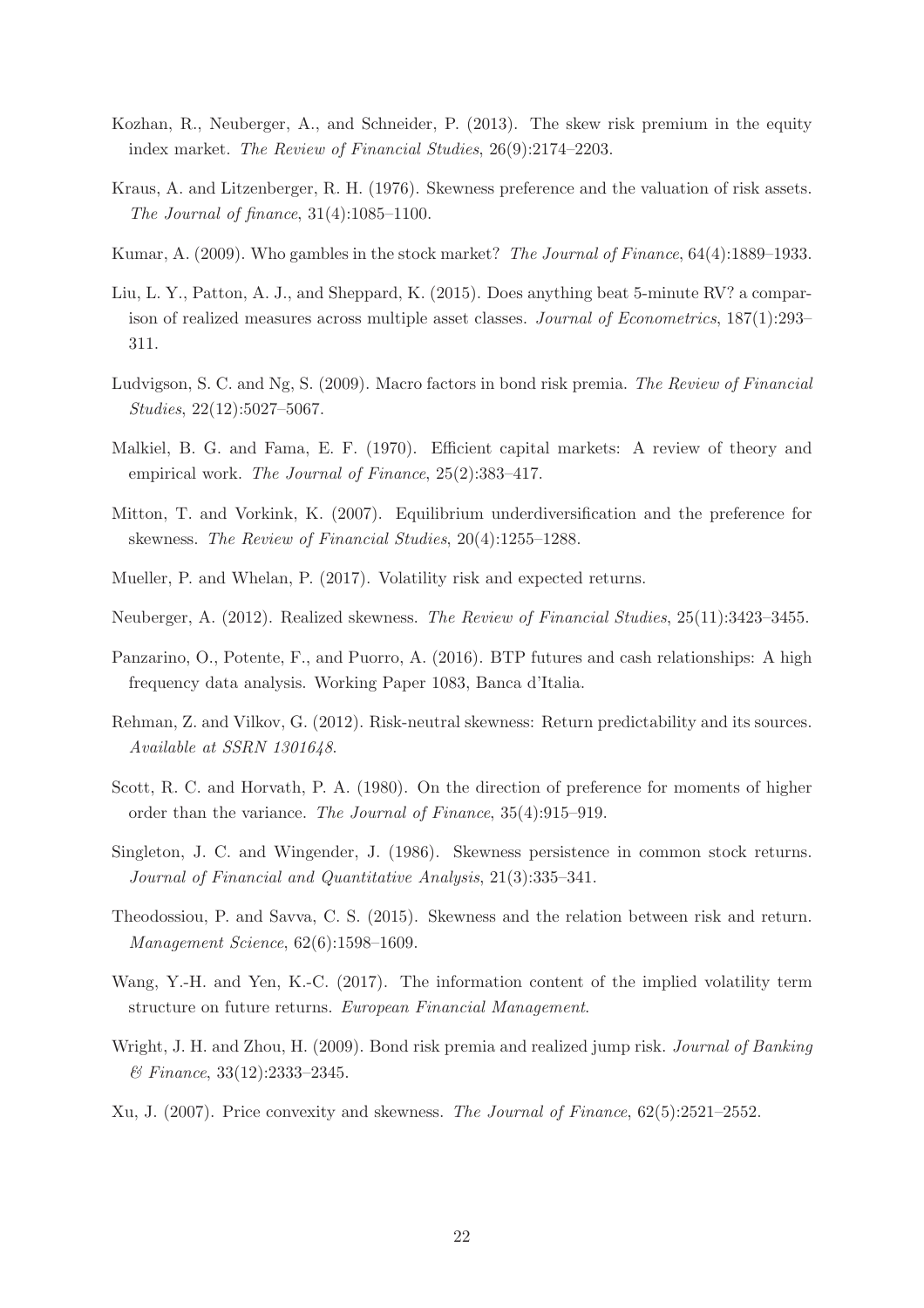# Appendix



Figure 8: Treasury futures log-returns in percent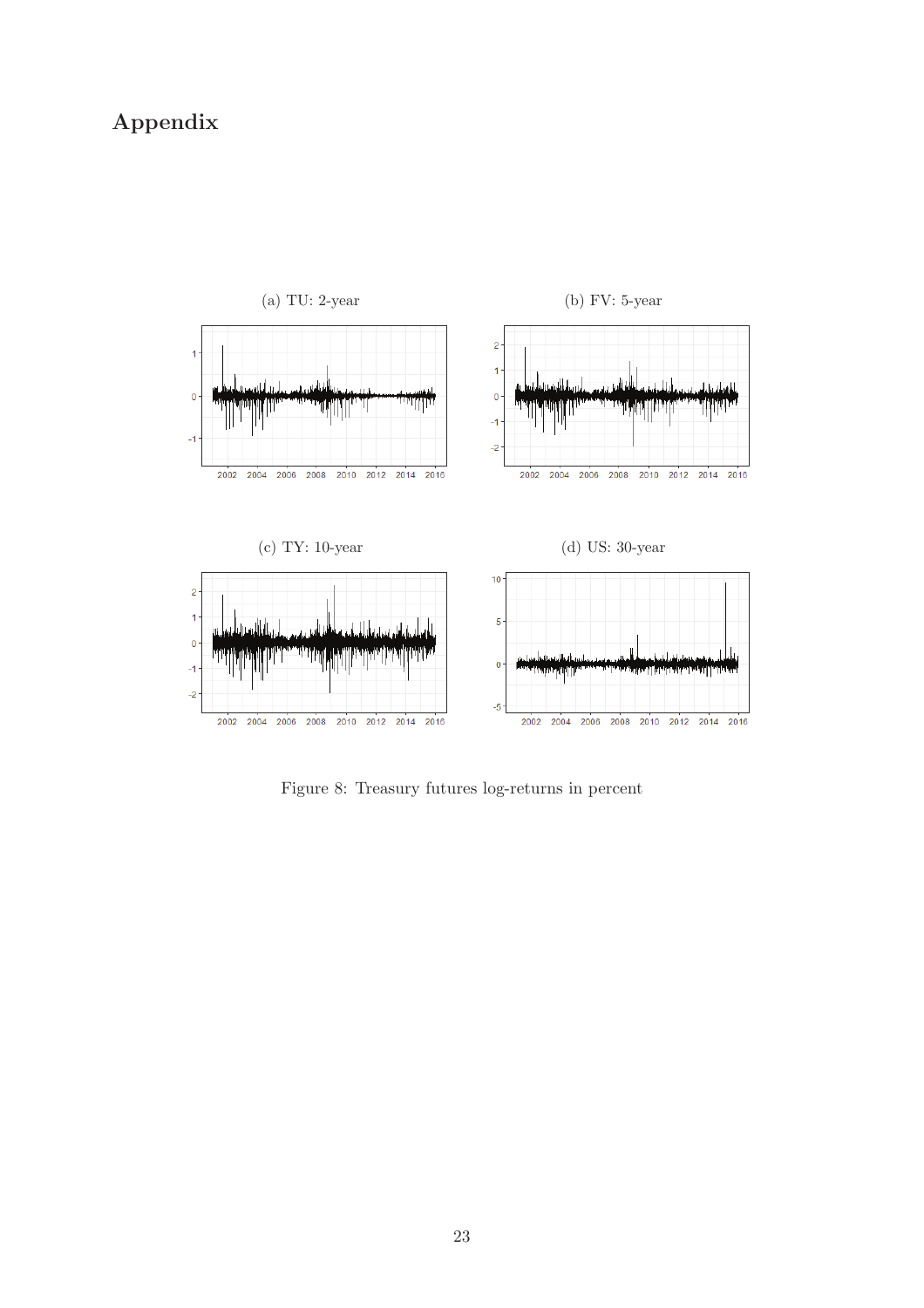|                   |                                                     |                                                                                                | Excess return |    |           |                                       |    |    |                          |                                                                |    |    |           | RKurt                 |                                                                         |               |                                                     | Controls       |      |
|-------------------|-----------------------------------------------------|------------------------------------------------------------------------------------------------|---------------|----|-----------|---------------------------------------|----|----|--------------------------|----------------------------------------------------------------|----|----|-----------|-----------------------|-------------------------------------------------------------------------|---------------|-----------------------------------------------------|----------------|------|
|                   |                                                     |                                                                                                | Σ,            | YT | <b>DS</b> | LD                                    | FV | ΥT | S.                       | ТU                                                             | FV | YL | <b>DS</b> | P                     | FV                                                                      | YL            | <b>DD</b>                                           | Term           | Def  |
| Excess return     |                                                     |                                                                                                |               |    |           |                                       |    |    |                          |                                                                |    |    |           |                       |                                                                         |               |                                                     |                |      |
|                   |                                                     |                                                                                                |               |    |           |                                       |    |    |                          |                                                                |    |    |           |                       |                                                                         |               |                                                     |                |      |
|                   |                                                     |                                                                                                |               |    |           |                                       |    |    |                          |                                                                |    |    |           |                       |                                                                         |               |                                                     |                |      |
|                   |                                                     |                                                                                                |               |    |           |                                       |    |    |                          |                                                                |    |    |           |                       |                                                                         |               |                                                     |                |      |
| MedRVol           |                                                     |                                                                                                |               |    |           |                                       |    |    |                          |                                                                |    |    |           |                       |                                                                         |               |                                                     |                |      |
|                   |                                                     |                                                                                                |               |    |           |                                       |    |    |                          |                                                                |    |    |           |                       |                                                                         |               |                                                     |                |      |
|                   |                                                     |                                                                                                |               |    |           |                                       |    |    |                          |                                                                |    |    |           |                       |                                                                         |               |                                                     |                |      |
|                   |                                                     |                                                                                                |               |    |           |                                       |    |    |                          |                                                                |    |    |           |                       |                                                                         |               |                                                     |                |      |
| RSkew             | ים<br>שפת לכם מלכם אלכם מלכם<br>מלכם מלכם מלכם מלכם | 1<br>1883 - 1899 - 1898 - 1898 - 1899 - 1899<br>1883 - 1899 - 1899 - 1899 - 1899 - 1899 - 1899 |               |    |           | 88888358831188138<br>8888358831188138 |    |    | 8885885345<br>8885885555 |                                                                |    |    |           |                       |                                                                         |               |                                                     |                |      |
|                   |                                                     |                                                                                                |               |    |           |                                       |    |    |                          |                                                                |    |    |           |                       |                                                                         |               |                                                     |                |      |
|                   |                                                     |                                                                                                |               |    |           |                                       |    |    |                          |                                                                |    |    |           |                       |                                                                         |               |                                                     |                |      |
|                   |                                                     |                                                                                                |               |    |           |                                       |    |    |                          |                                                                |    |    |           |                       |                                                                         |               |                                                     |                |      |
| RKurt             |                                                     |                                                                                                |               |    |           |                                       |    |    |                          | 00 300 300 300 500<br>00 300 500 500 500<br>00 500 500 500 500 |    |    |           |                       |                                                                         |               |                                                     |                |      |
|                   |                                                     |                                                                                                |               |    |           |                                       |    |    |                          |                                                                |    |    |           |                       |                                                                         |               |                                                     |                |      |
|                   |                                                     |                                                                                                |               |    |           |                                       |    |    |                          |                                                                |    |    |           |                       |                                                                         |               |                                                     |                |      |
|                   |                                                     |                                                                                                |               |    |           |                                       |    |    |                          |                                                                |    |    |           |                       |                                                                         |               |                                                     |                |      |
| $_{\rm Controls}$ |                                                     |                                                                                                |               |    |           |                                       |    |    |                          |                                                                |    |    |           | 88238<br>8825<br>8826 | 0<br>0<br>0<br>0<br>0<br>0<br>0<br>0<br>0<br>0<br>0<br>0<br>0<br>0<br>0 | 88835<br>1009 | $\begin{array}{c} 1.00 \\ 0.02 \\ 0.07 \end{array}$ | $1.00$<br>0.22 |      |
|                   |                                                     |                                                                                                |               |    |           |                                       |    |    |                          |                                                                |    |    |           |                       |                                                                         |               |                                                     |                | 1.00 |

| mality man of room                                                                                                                                        |                                                       |
|-----------------------------------------------------------------------------------------------------------------------------------------------------------|-------------------------------------------------------|
| ٠,<br>I<br>i<br>֧֧֧֧֧֧֧֧֧֧֧֧֧֧֧֧֧֧֧֧֧֧֛֚֚֚֚֚֚֚֚֚֝֝֝֓֕֝֓֕֓֕֓֬֝֓֝֬֝֓֬֝֬֝֬֝֬֝֬֓֝֬֝֬֓֝֬֝֬֝֬֝֬֝֬֝֬֝֬֝֬֝֬֝֬֝֬֝֬<br>֧֧֧֧֧֧֧֧֧֧֧֧֧֧֧֧֧֧֧֧֧֧֧֧֧֧֛֪֛֚֚֝֝֝֬ <b>֛</b> | ינו<br> <br> <br>J                                    |
| $\overline{\phantom{a}}$                                                                                                                                  | て ・・・・ くりじ てらく<br>$\overline{ }$                      |
| xx TCCLIFICG A COLOR AC TCCCLIFICG AT ALALACTER<br>フィー・エム シンセル<br>ソンスム                                                                                    | $\ddot{\phantom{a}}$<br>ĺ<br>l<br>֞                   |
| i<br>F<br>l<br>)<br>)<br>$\frac{1}{1}$                                                                                                                    | S M 11PT   THOOP THE TOPPO A<br>S<br>1<br>I<br>l<br>I |
| C<br>C<br>C<br>C<br>C<br>$\frac{1}{2}$                                                                                                                    | 1、 1、 1、 1、 1、 1、 1、 1、 1                             |
| トライトローク<br>l<br>ていきこくこく                                                                                                                                   | てくじ こうりょう こうりょう こうしゅう<br>,,,,,,<br>.<br>;             |
| J<br>:                                                                                                                                                    | $\overline{1}$<br>j<br>j                              |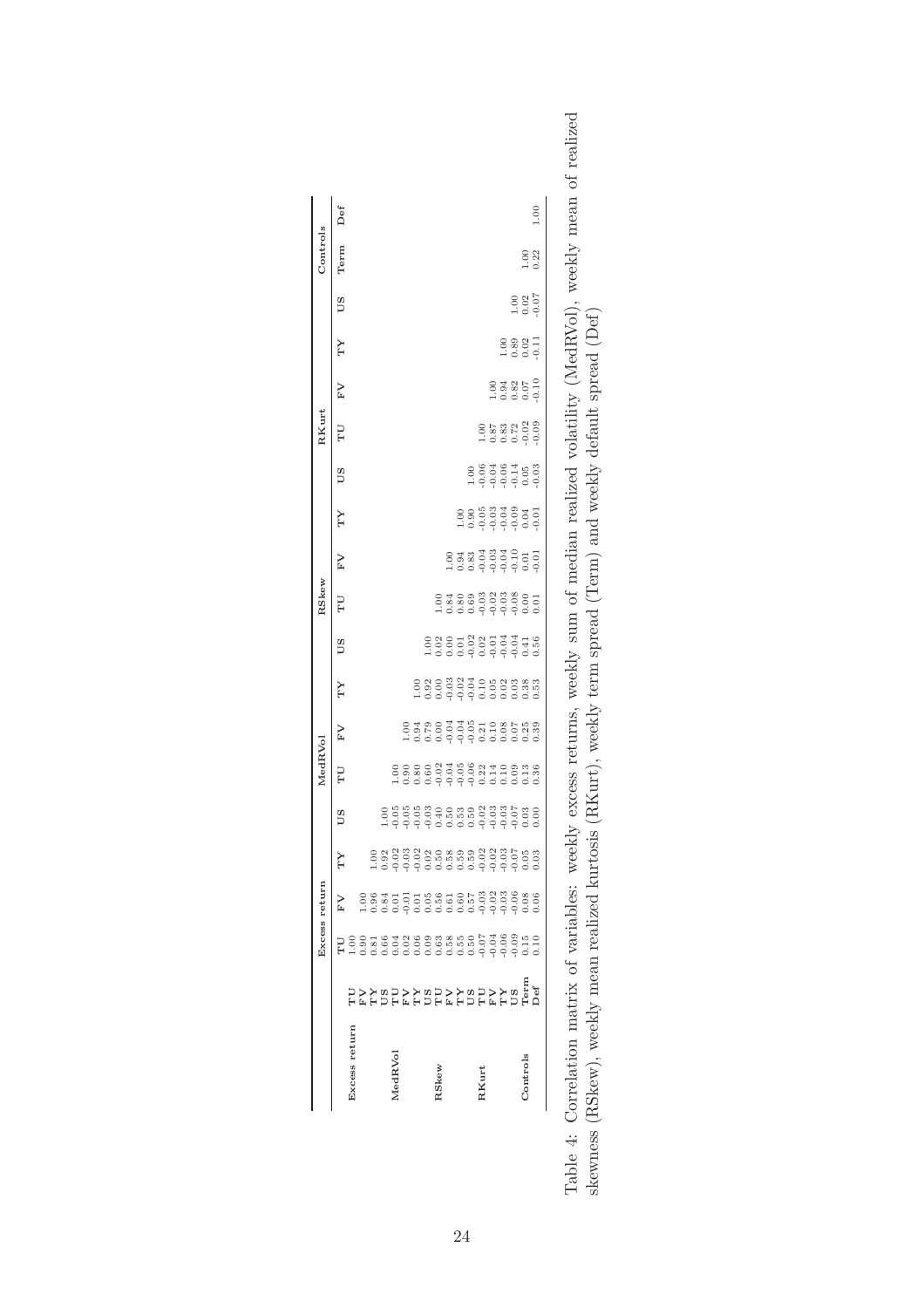





Figure 10: 5-year US Treasury (weekly)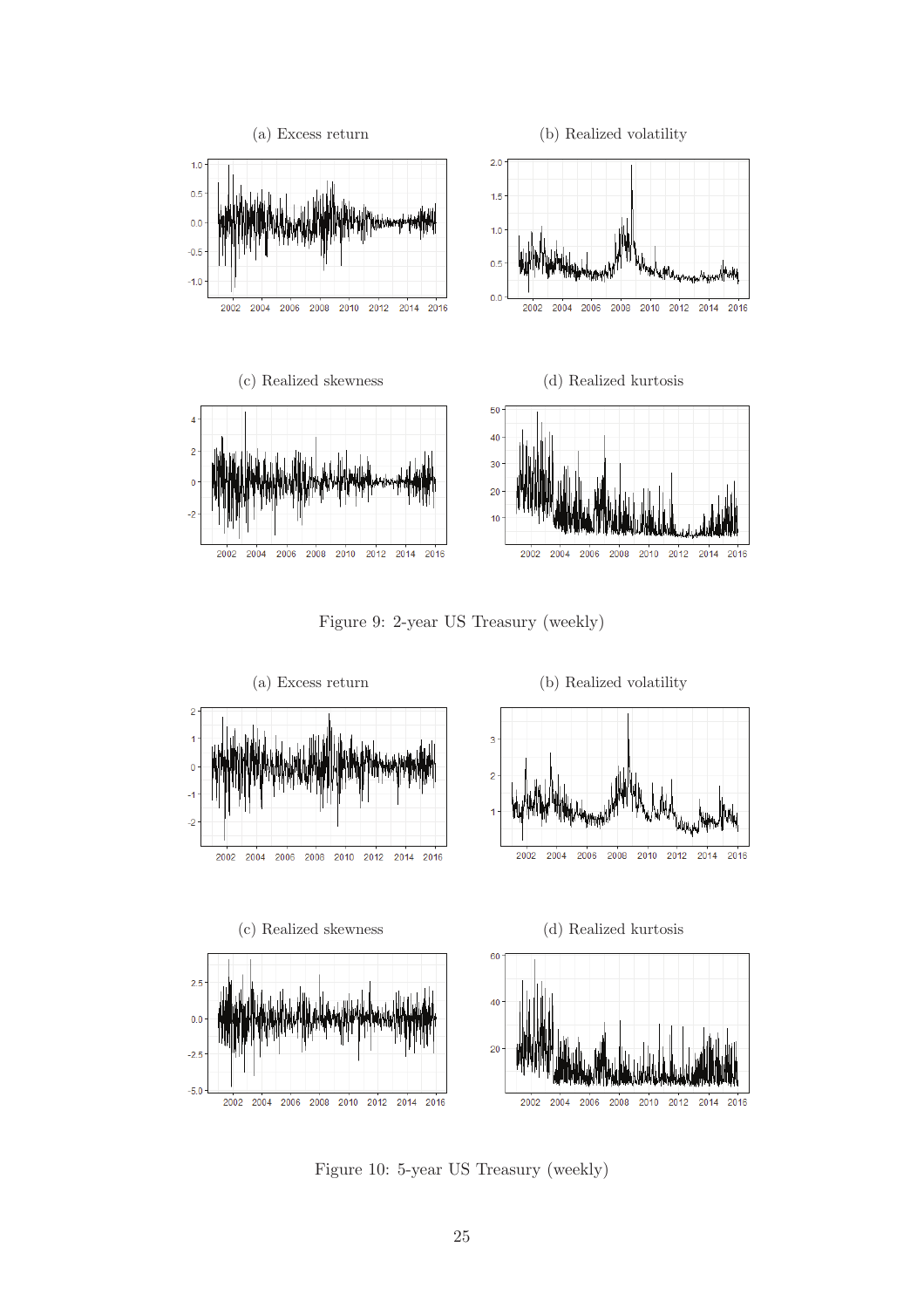

Figure 11: 30-year US Treasury (weekly)



Figure 12: Mean daily return conditioned on realized volatility quartiles (in %)